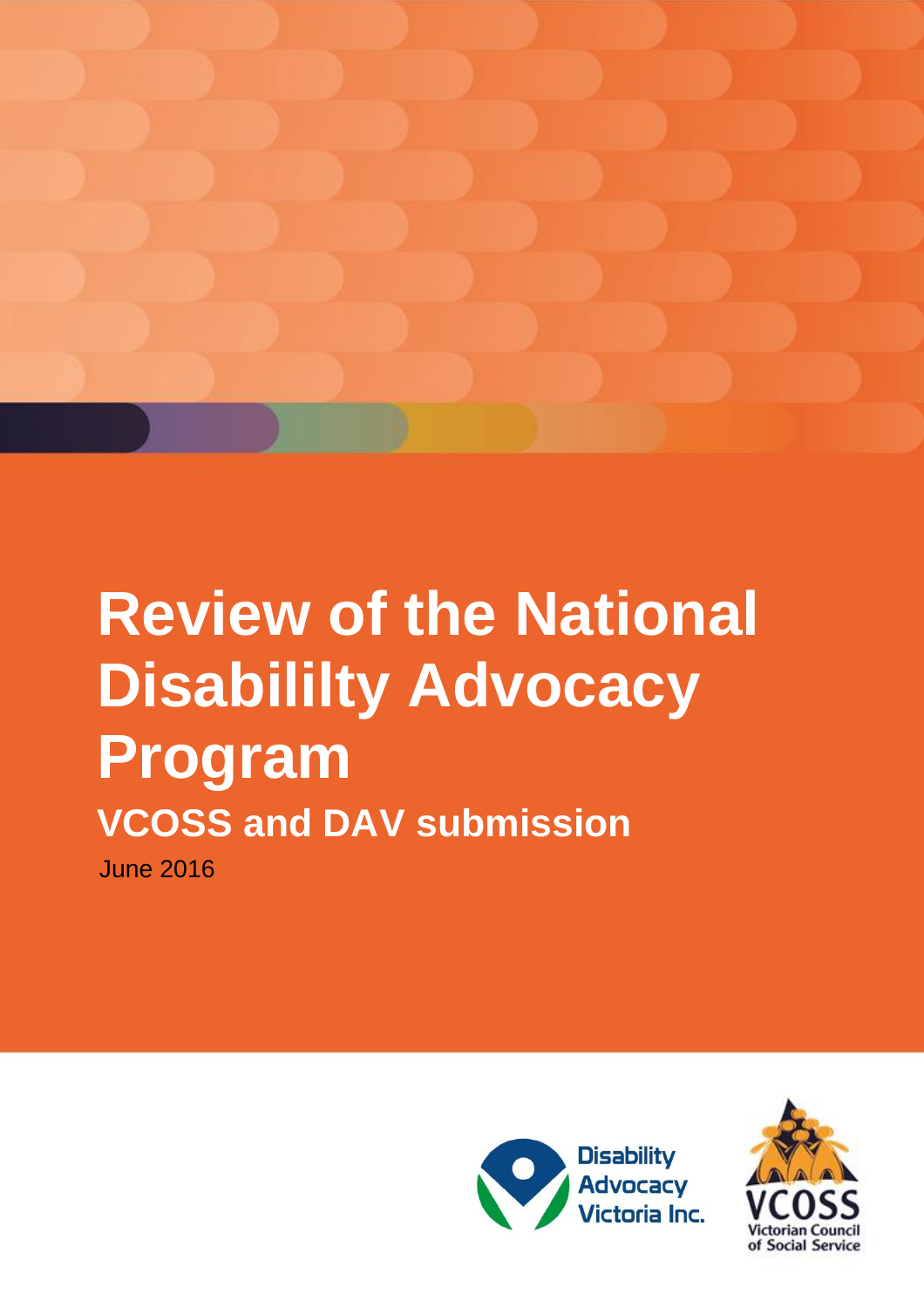This submission was prepared by VCOSS Policy Advisor Carly Nowell with input from VCOSS and DAV members and disability advocacy organisations.

#### **Authorised by:**

Emma King, VCOSS Chief Executive Officer Melanie Muir, DAV President

© Copyright 2016 Victorian Council of Social Service Disability Advocacy Victoria

#### **Victorian Council of Social Service**

Level 8, 128 Exhibition Street Melbourne, Victoria, 3000 +61 3 9235 1000

#### **Disability Advocacy Victoria**

c/- Communication Rights Australia, 4/3 Tuck Street Moorabbin Victoria 3189

#### **For enquiries:**

national Disability Advocacy Program review 2019 19:00 19:00 19:00 19:00 19:00 19:00 19:00 19:00 19:00 19:00 1

Llewellyn Reynders, VCOSS Policy Manager [llewellyn.reynders@vcoss.org.au](mailto:llewellyn.reynders@vcoss.org.au)

VCOSS and DAV acknowledge the traditional owners of country and pays its repecets to Elders past and present.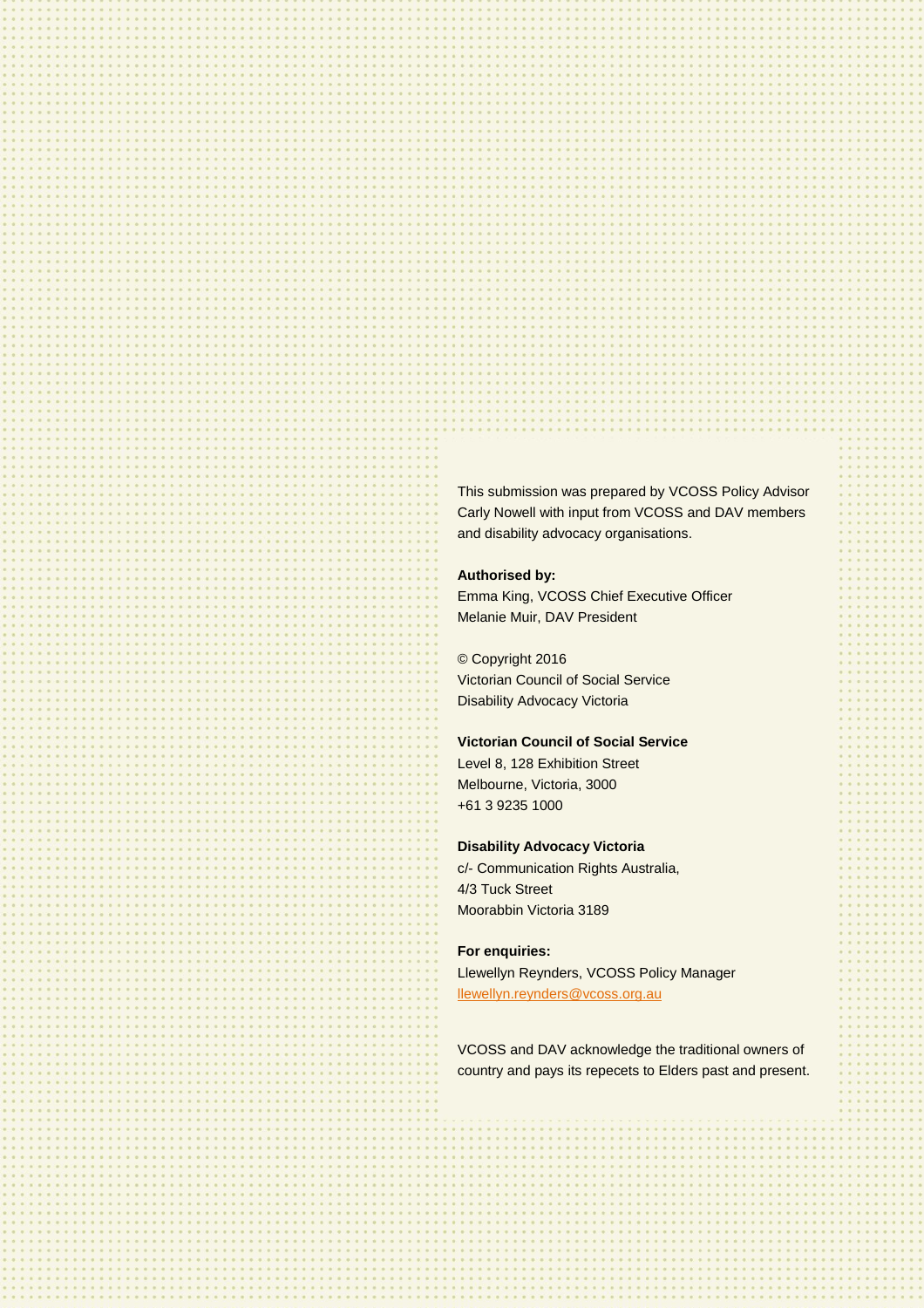# <span id="page-2-0"></span>**About VCOSS**

The Victorian Council of Social Service (VCOSS) is the peak body of the community sector in Victoria. VCOSS members reflect the diversity of the sector and include large charities, peak organisations, small community services, advocacy groups, and individuals interested in social policy. In addition to supporting the sector, VCOSS represents the interests of vulnerable and disadvantaged Victorians in policy debates and advocates for the development of a sustainable, fair and equitable society.

# <span id="page-2-1"></span>**About DAV**

Disability Advocacy Victoria (DAV) - formerly known as Victorian Disability Advocacy Network (VDAN) - was established in 2003. DAV is the peak body for independent disability advocates in Victoria. We strive to break down the walls for people with disability by working with key stakeholders to achieve positive, systemic change in the disability sector. With one united voice, we have a much greater influence on policy makers about issues that affect people with disability.

DAV aims to strengthen the disability advocacy movement in Victoria, promote rights-based advocacy, and raise awareness about the needs and rights of people with disability.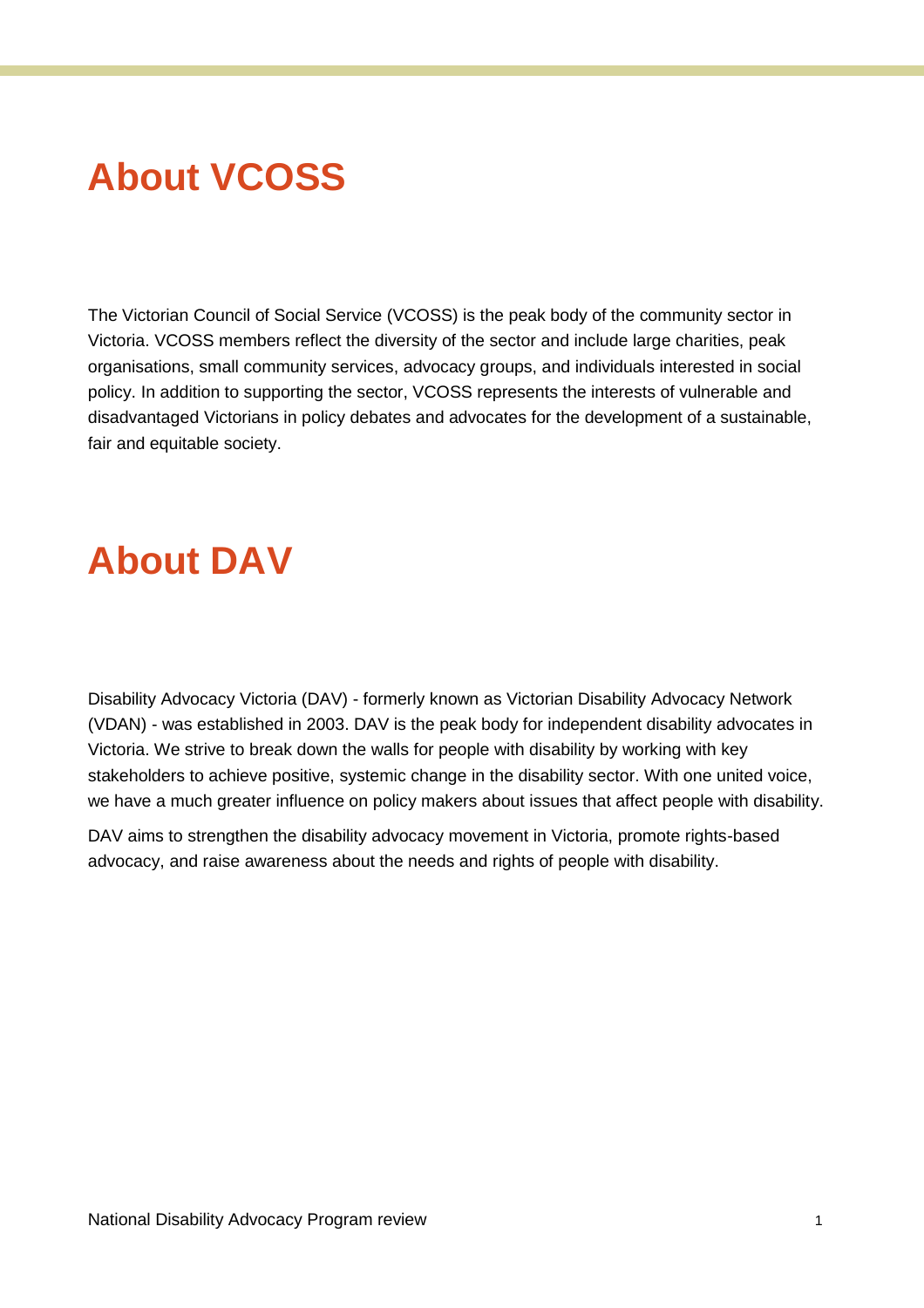# **Contents**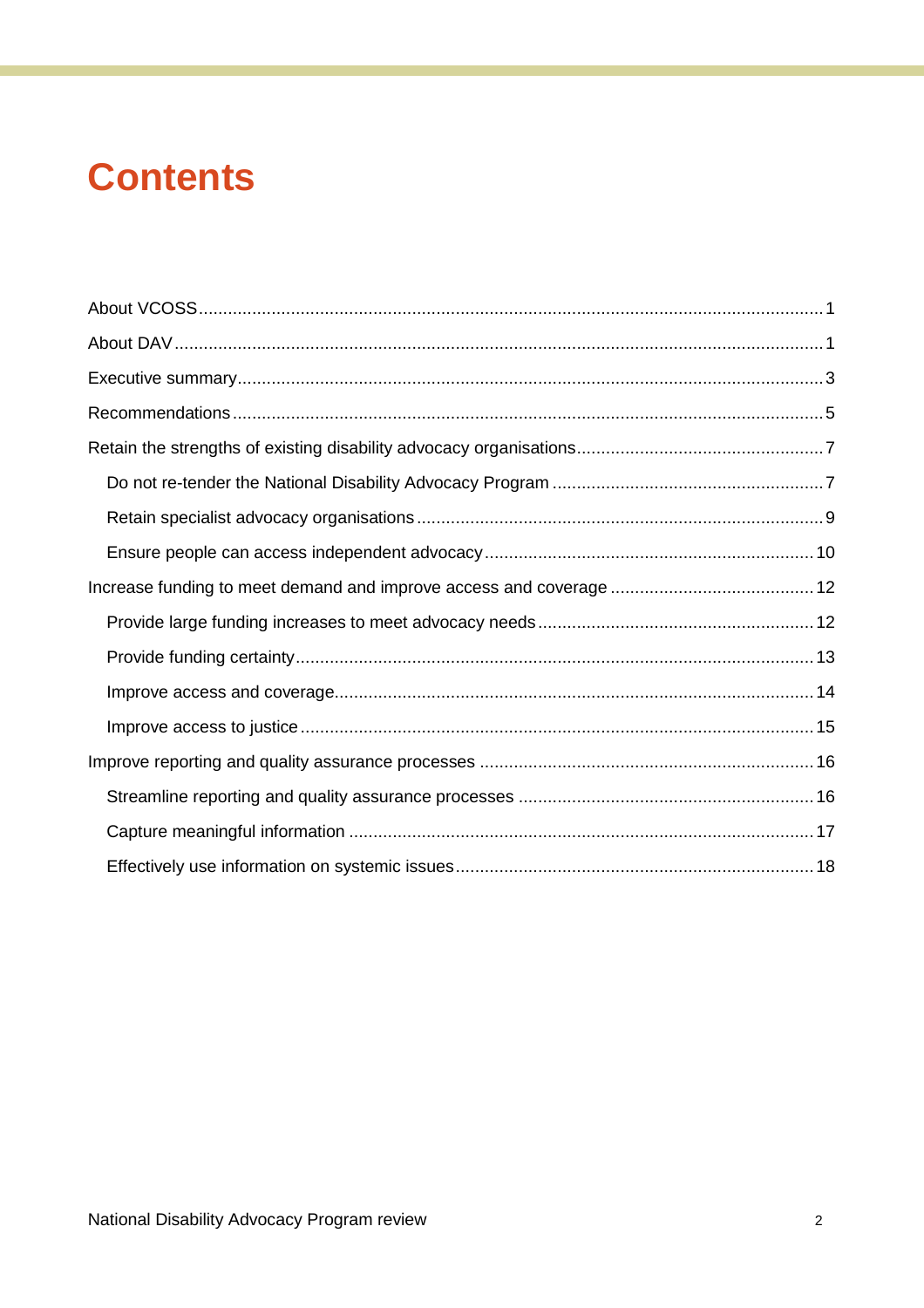## <span id="page-4-0"></span>**Executive summary**

The Victorian Council of Social Service (VCOSS) and Disability Advocacy Victoria (DAV) welcome the opportunity to comment on the National Disability Advocacy Program (NDAP) review. Independent disability advocacy protects and advances the rights and interests of people with disability, and promotes these rights to the wider community. It empowers people with disability, their families and carers, to understand their human and legal rights, communicate their needs, and have their needs met. It is an important safeguard to help prevent and report abuse.<sup>1</sup> Disability advocacy services also identify and address systemic issues limiting people's access to disability and mainstream services, the built environment, public transport, housing, education, employment, justice and information and communication systems. Strong, independent advocacy will be necessary during the roll-out and full operation of the National Disability Insurance Scheme (NDIS).

NDAP funds around 12,000 people to access disability advocacy nationally each year,<sup>2</sup> while there are 4.3 million people with disability.<sup>3</sup> In other words, the NDAP currently funds less than 1 in every 350 people with disability to access disability advocacy annually, or less than 0.3 per cent. Even that low figure excludes family members and carers. In this light, funding levels for disability advocacy are woefully inadequate.

Wholesale re-tendering processes have been shown to have adverse outcomes as noted in the senate inquiries for the Department of Social Services and the Indigenous Advancement Strategy re-tendering processes. Spreading existing resources ever more thinly may achieve a more equal distribution, but would likely lead to increasing barriers to access and put further pressure on an under-resourced disability advocacy sector. VCOSS and DAV believe wholesale re-tendering of the NDAP would lead to very poor outcomes, destroying much of the existing value and expertise of the sector.

Advocacy services are funded through both Commonwealth and state government programs. The Australian Government funds disability advocacy through the Department of Social Services' (DSS) National Disability Advocacy Program. The Victorian government funds disability advocacy services through the Office for Disability's Disability Advocacy Program. Some organisations receive funding from one source, while others are jointly funded.

VCOSS believe that disability advocacy should remain the joint responsibility of State and Commonwealth Governments. Both levels of Government have responsibilities that affect the lives

<sup>1</sup> VCOSS, *[Inquiry into Abuse in Disability Services: Stage 2](http://vcoss.org.au/documents/2015/11/SUB_151030_VCOSS-Submission-to-Abuse-in-Disability-Services-Inquiry_final.pdf)*, VCOSS, November 2015.

<sup>2</sup> Department of Social Services, *Review of the National Disability Advocacy Program: Discussion Paper*, April 2016, p. 2.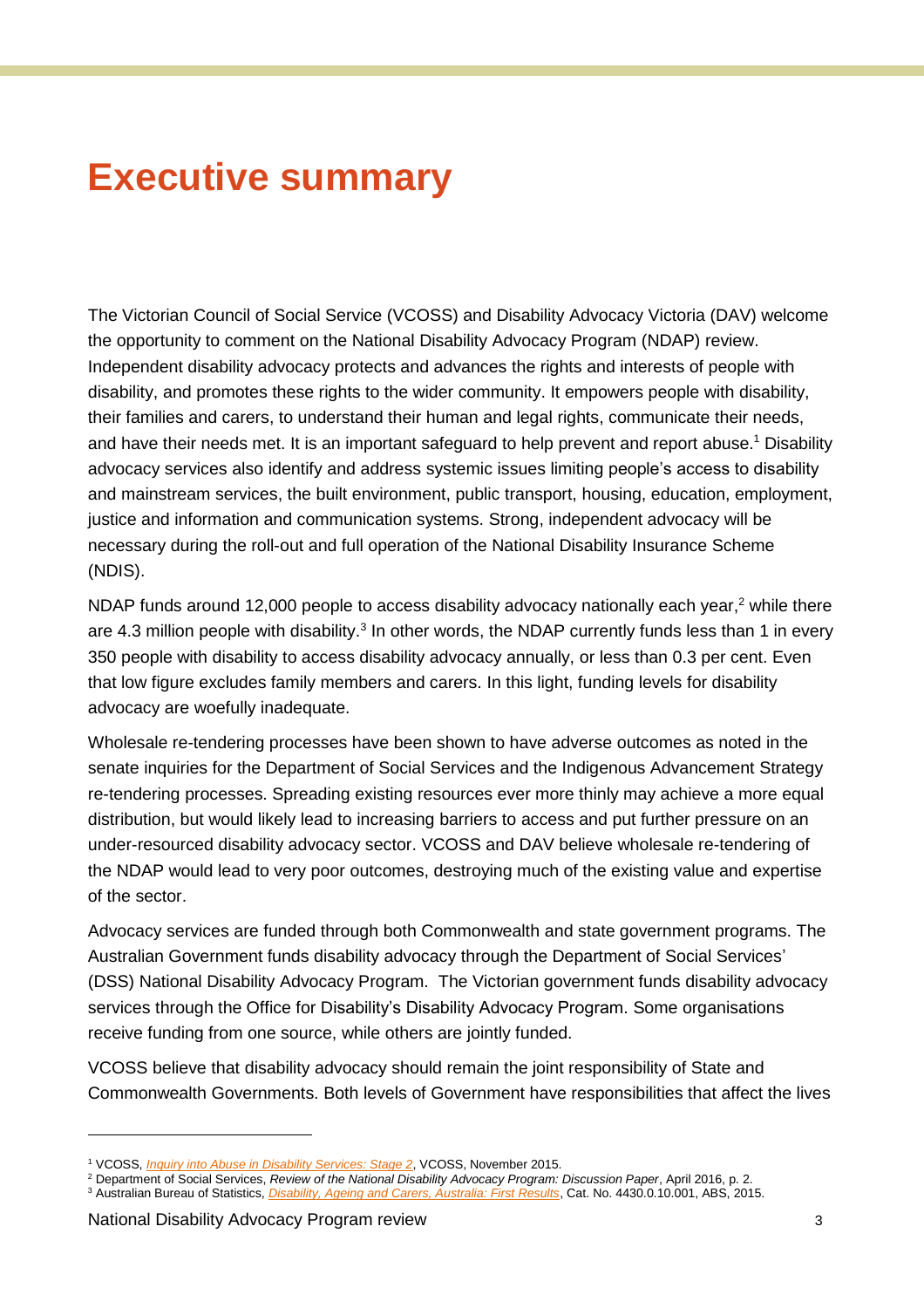of people with disability and combined, can provide more stable and complete coverage of services. Funding from both levels of Government provides advocacy organisations with a greater level of independence, which means people with disability can trust their advocacy service to speak out without fear of de-funding. For this reason, advocacy services must also have no contractual constraints on speaking freely and publicly in the course of their advocacy.

The Disability Advocacy Resource Unit (DARU), in collaboration with VCOSS and DAV, consulted with VCOSS and DAV members and funded disability advocacy organisations to help inform this submission.

This submission outlines VCOSS and DAV recommendations to help maintain a strong, diverse and well-resourced disability advocacy sector to meet the needs of all people with disability, their families and carers. It builds on the recent VCOSS and DAV [response to the National Disability](http://vcoss.org.au/document/national-disability-advocacy-framework-response-to-discussion-paper/)  [Advocacy Framework discussion paper.](http://vcoss.org.au/document/national-disability-advocacy-framework-response-to-discussion-paper/)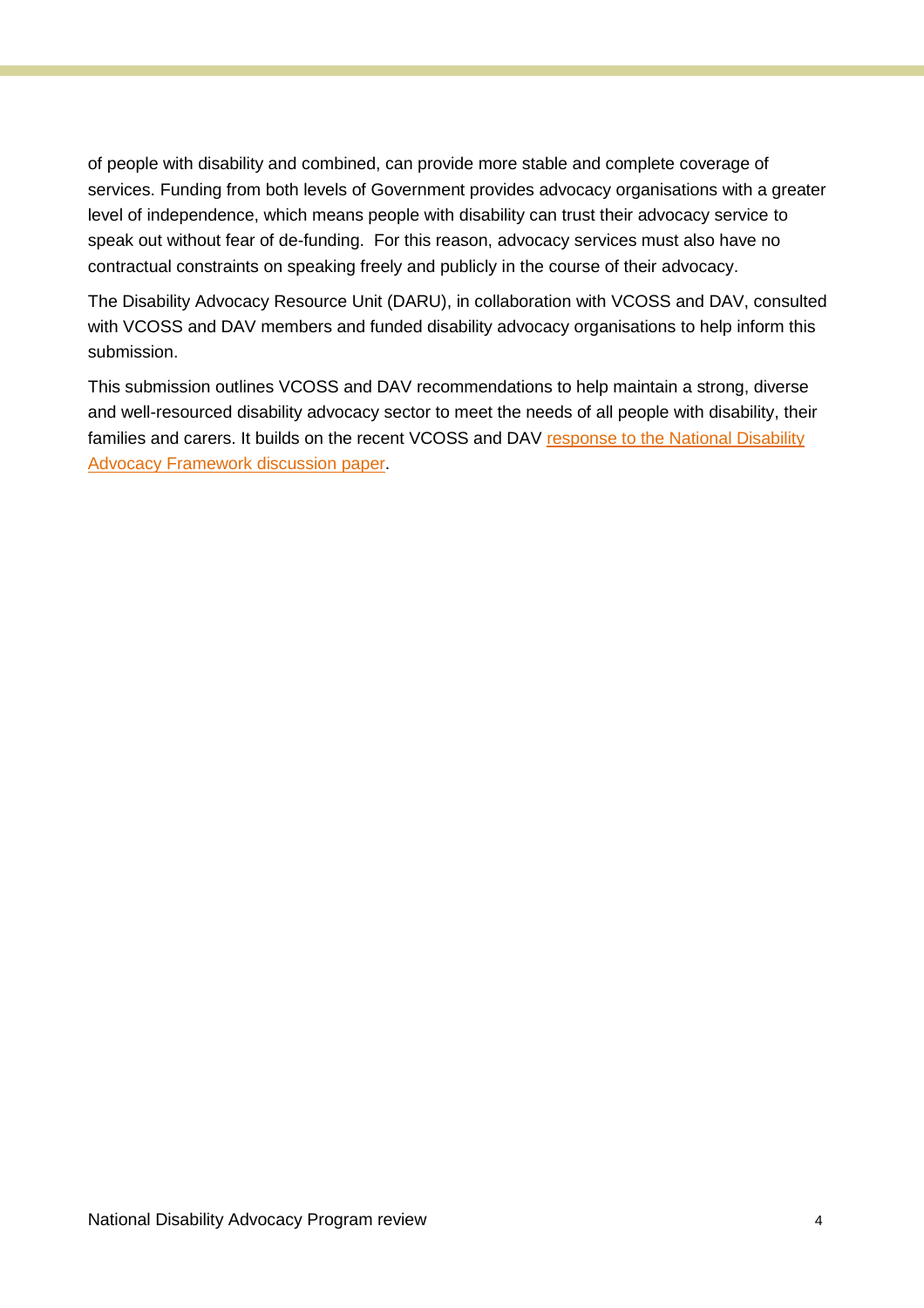## <span id="page-6-0"></span>**Recommendations**

### **Retain the strengths of existing disability advocacy organisations**

- Do not undertake a program-wide re-tendering of the National Disability Advocacy Program
- Retain specialisation of disability advocacy services so that people with disability can access tailored and appropriate support that meets their unique needs
- Ensure people with disability, their families and carers can access an advocacy organisation that is independent of their other service providers
- Ensure disability advocacy organisations do not face contractual constraints on undertaking advocacy, including making public comment on systemic issues

### **Increase funding to meet demand and improve access and coverage**

- Extensively expand funding to meet unmet demand for advocacy, as well as future demand growth resulting from the NDIS
- Engage disability advocacy services on long-term service agreements with certain funding levels
- Improve coverage and access to disability advocacy services by expanding services, including providing rural and regional loadings to meet the additional costs of providing services in these locations, and fund proactive outreach to engage marginalised people with disability
- Fund a specialised Aboriginal<sup>4</sup> disability advocacy service to provide culturally appropriate services to Aboriginal people and support culturally appropriate practice in other advocacy organisations
- Increase funding for specialist disability legal advocacy services

### **Improve reporting and quality assurance processes**

- Reduce the administrative burden on disability advocacy organisations by streamlining reporting and quality assurance processes
- Enhance NDAP reporting to capture more meaningful outcomes, including identifying the prevalence and types of barriers people with disability face in realising their human rights
- Ensure advocacy organisations are funded for and can undertake systemic advocacy as they are well-placed to identify systemic issues and solutions
- The Department of Social Services (DSS) should collate, analyse and share the information received from disability advocacy organisations to better inform policy responses

<sup>4</sup> The term "Aboriginal" is used in this report to refer to both Aboriginal and Torres Strait Islander peoples.

National Disability Advocacy Program review 5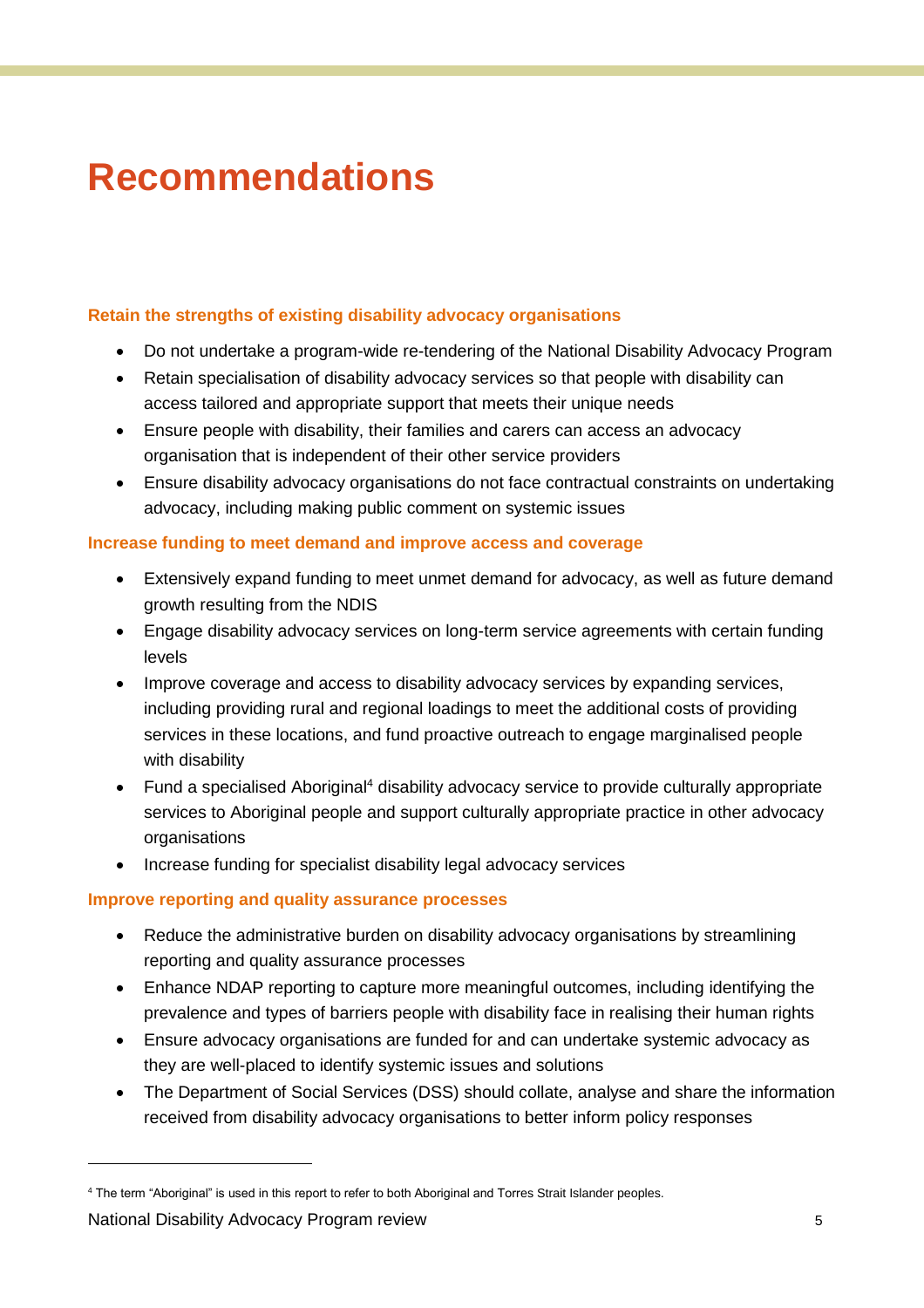Consider resourcing an independent body to coordinate, analyse and report on the full range of systemic issues identified by advocacy organisations and through state and federal reviews and inquiries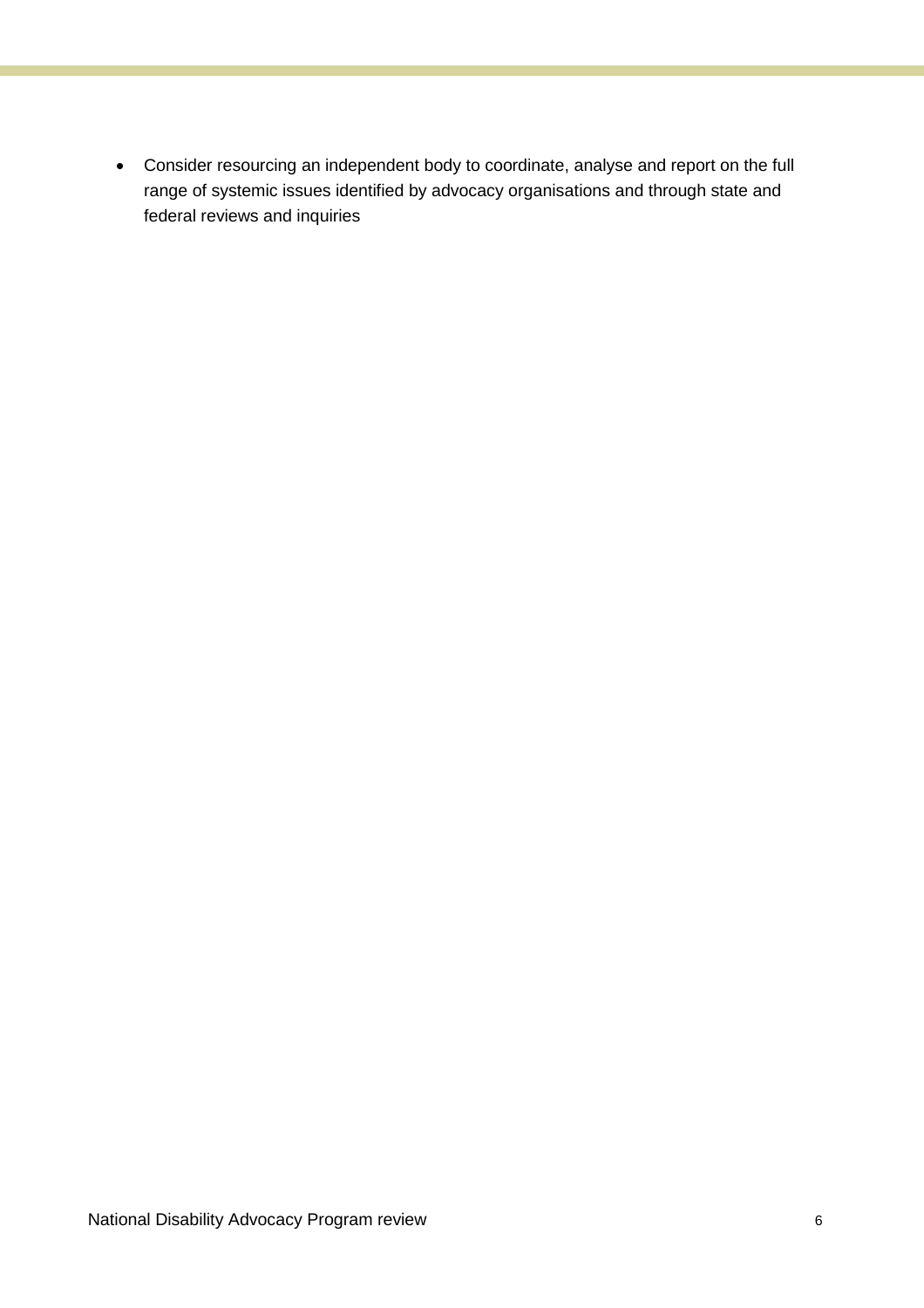# <span id="page-8-0"></span>**Retain the strengths of existing disability advocacy organisations**

## <span id="page-8-1"></span>**Do not re-tender the National Disability Advocacy Program**

### **Recommendation**

• Do not undertake a program-wide re-tendering of the National Disability Advocacy Program

There is a lack of evidence that shows that across the board commissioning positively impacts on efficiency, quality or outcomes of services<sup>5</sup>. Recent commissioning processes via re-tendering at both the state and federal level have shown the adverse impacts for organisations providing services, the staff delivering services, and the people receiving services.

VCOSS and DAV are concerned the implication of the discussion paper is that NDAP will be retendered, likely with no additional funding, and re-structured to only fund regionally-based generic disability advocacy services, possibly with only a single provider in a region. With no additional funding, these services would remain small, but would be somehow expected to deliver a full suite of individual, group, systemic, citizen, legal, family, carer and self-advocacy, as well as reach a multiplicity of diverse population groups.

VCOSS and DAV believe this would be a grave error, destroying much of the existing value and expertise of the sector. Spreading resources ever more thinly may achieve a more equal distribution, but giving people equally poor access to an under-resourced and de-skilled service system is not an improvement.

Disability advocacy relies on a close and trusting relationship between an organisation, the staff members providing advocacy assistance, and the person using the service. People using services are often vulnerable, and may only approach a trusted and established organisation for assistance. Often these trusting relationships may be built up over many years, through long-standing relationships built by organisations embedded and inter-connected within their communities, and by the expertise and long-standing experience of staff members. Disability advocacy organisations have spent years, often decades, establishing themselves in communities, building relationships

<sup>5</sup> Dickenson, H. Commissioning public services evidence review: Lessons for Australian public services, Melbourne School of Government, University of Melbourne, March 2015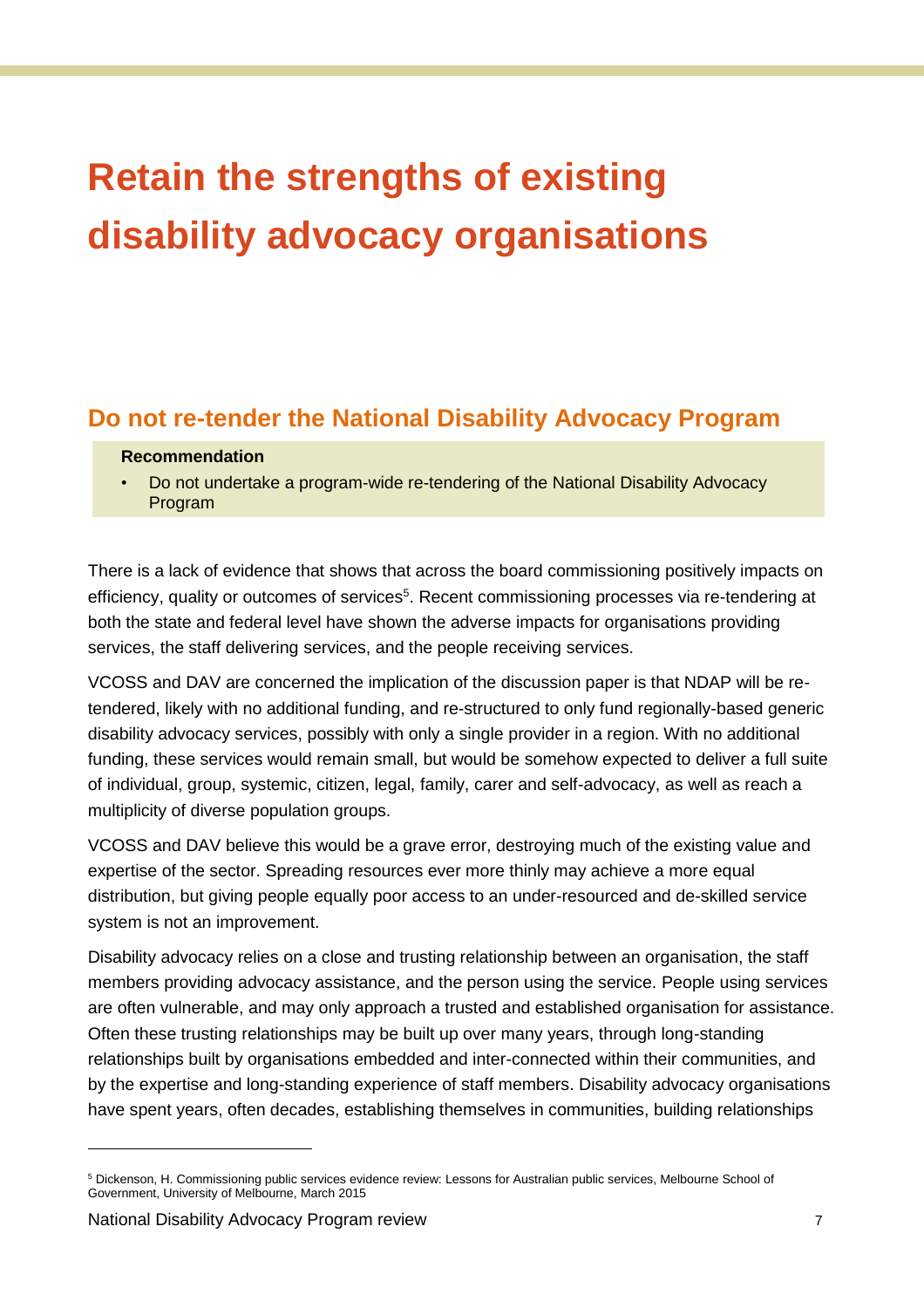and trust with people with disabilities, their families and carers, developing the expertise of their advocates, designing links and referral pathways with other organisations, and creating an established record of achievement to provide confidence for people who approach them with an advocacy issue.

Whole-scale re-tendering puts these achievements and relationships at risk. Attempts to re-tender services, such as by commissioning regionally-based generic disability advocacy services, creates enormous risks to the delivery of quality, effective services for people with disability, their families and carers. Specialist skills will likely be lost, including in existing services who have developed specialised advocacy models or specialist expertise at working with specific vulnerable population groups. These groups are most likely to miss out as a result of a genericised service system. The recent Victorian reforms to the alcohol and drug treatment system demonstrate the risks of moving to a catchment-based centralised model. A recent evaluation found the reforms increased difficulties in accessing services for some groups, particularly for Aboriginal and Torres Strait Islander People<sup>6</sup>, CALD and LGBTI people.<sup>7</sup>

VCOSS recommends learning from the 2014 DSS competitive tendering process, including where disability peaks and advocacy organisations had to compete for a smaller pool of funding and only a defined number of tenderers were successful.<sup>8</sup> In its final report on the service quality, efficiency and sustainability of the 2014 Commonwealth community service tendering processes by DSS, the Senate Community Affairs References Committee identified a number of issues including: a lack of planning and analysis and insufficient timeframes; emergence of service gaps; lack of sector diversity, including the loss of smaller organisations; lack of transparency and equity in the decision making process; and negative impact on service users and providers.<sup>9</sup>

More generally, organisations commonly report the outcome of recent large-scale program retendering processes include:

- People disengaging from existing providers, and not re-engaging with new providers
- Significant loss of experienced staff from the affected sector
- Loss of diversity and choice in the affected sector, including loss of specialist capabilities to deliver to hard-to-reach population groups
- Loss of referral pathways and establishment of new providers with little local knowledge or established connections to other organisations
- Significant diversion of organisational resources from frontline service delivery to focus on lengthy and unwieldy tendering processes

<sup>&</sup>lt;sup>6</sup> The term "Aboriginal" is used in this report to refer to both Aboriginal and Torres Strait Islander peoples.

<sup>7</sup> Victorian Alcohol and Drug Association, *Challenges and opportunities: Key findings from VAADA's Alcohol and other drug sector recommissioning survey,* August 2015.

<sup>8</sup> The Senate, Community Affairs References Committee, *Impact on service quality, efficiency and sustainability of recent* 

*Commonwealth community service tendering processes by the Department of Social Services Final report,* September 2015, p.48-49. <sup>9</sup> The Senate, Community Affairs References Committee, *Impact on service quality, efficiency and sustainability of recent* 

*Commonwealth community service tendering processes by the Department of Social Services Final report,* September 2015, p.48-49.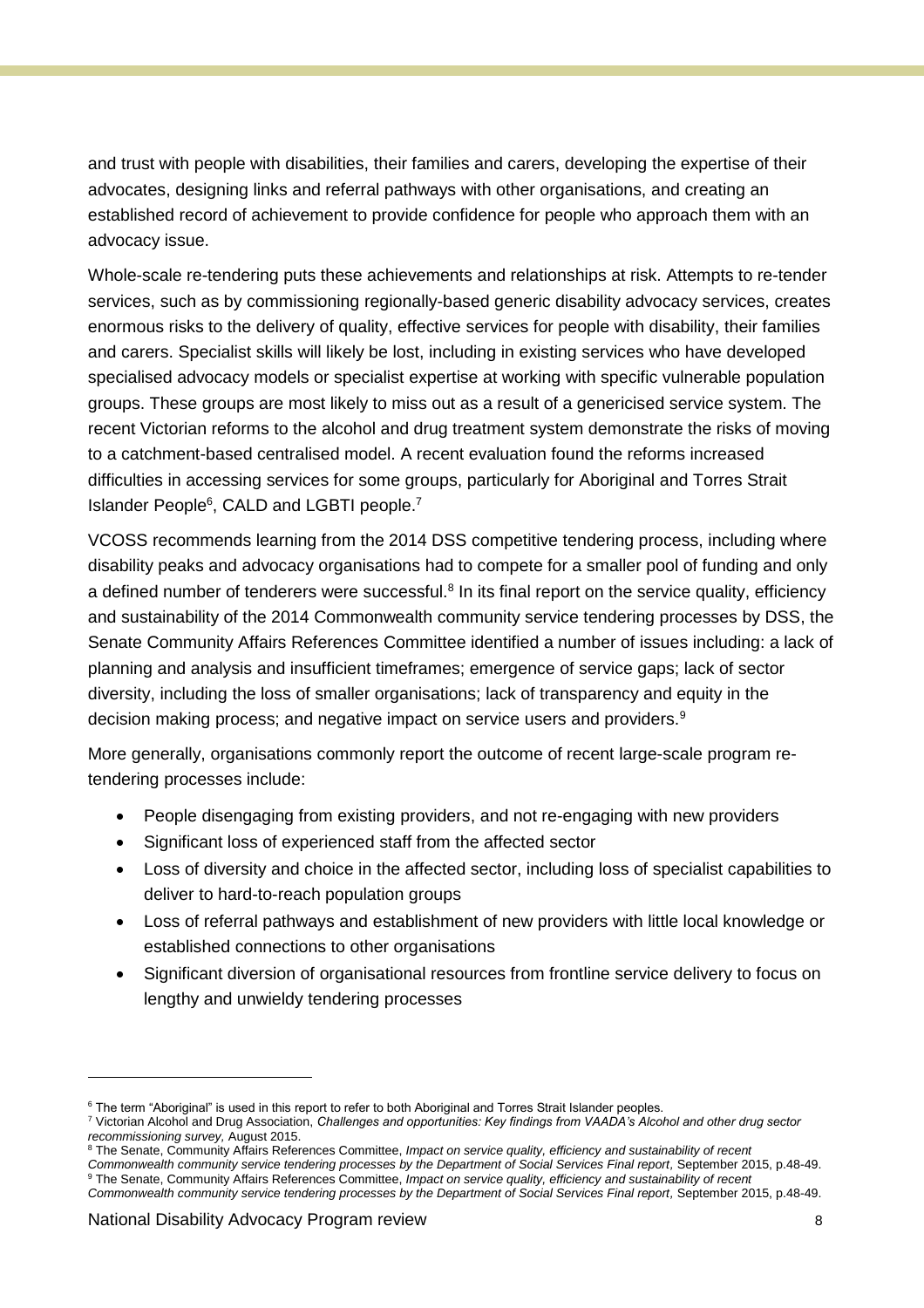- Reduced collaboration and knowledge-sharing between organisations pitted against each other in competitive tendering processes
- Lack of evidence that unsuccessful existing providers were under-performing, or any evidence that new providers were superior
- Lack of transparency from funding bodies on what criteria were assessed and how that process determined successful applications
- No observable improvement in service outcomes, efficiency or effectiveness of the programs after re-tendering.

It is recommended DSS should discard the failed re-tendering model of commissioning, and instead work collaboratively with existing disability advocacy organisations to build on their strengths, and use additional funding to commission more services to meet current gaps.

## <span id="page-10-0"></span>**Retain specialist advocacy organisations**

### **Recommendation**

• Retain specialisation of disability advocacy services so that people with disability can access tailored and appropriate support that meets their unique needs

Victoria has a strong and diverse advocacy system and this expertise and diversity should be retained and strengthened in any NDAP reforms. This includes preserving specialisation of diagnostic specific groups such as people with an acquired brain injury, intellectual disability, autism or complex communication needs. It also means recognising the different advocacy needs of specific population groups, including women, children and young people, Aboriginal people and people from culturally and linguistically diverse communities.

Specialist advocacy organisations have not arisen in a vacuum. They have been developed and funded in response to identified community need, and by the countless efforts of people with disability and their supporters. De-funding these specialist advocacy organisations in favour of a generic system risks the re-emergence of the very gaps they were initially designed to fill.

Providing access to disability advocacy means providing a service that is trusted by people seeking assistance. In the Victorian experience, people will frequently prefer to use a service specifically designed for a group within which people feel a sense of belonging, as they have greater confidence that the service will be suited towards their particular needs. Specialist services also have a role in being 'expert advisors', and can share their knowledge of inclusive practice with other services.

VCOSS and DAV believe that all models of disability advocacy identified in the National Disability Framework (self-advocacy, individual advocacy, family advocacy, citizen advocacy, systemic advocacy and legal advocacy) should be valued and funded, and note that the Framework has not identified group advocacy or carer advocacy separately, although these may overlap with individual, systemic or family advocacy to a degree. Different advocacy types complement one

National Disability Advocacy Program review 9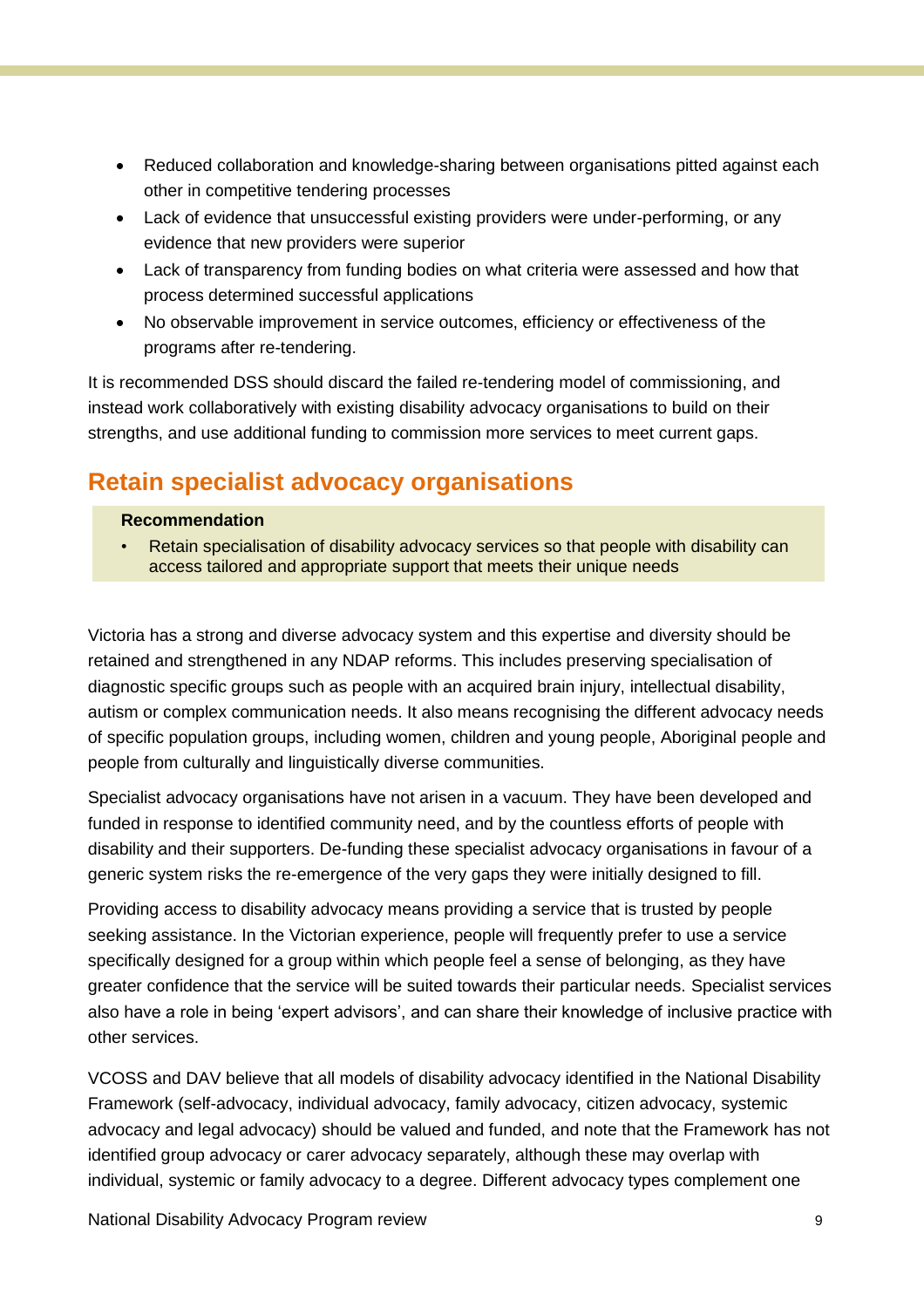another. Each has a different purpose and is suitable under different circumstances. People with disability, and their families and carers, may require access to a particular type of advocacy, may access multiple types over their lifetime or may access multiple types of advocacy to help address a particular issue they face.

While some models of advocacy can be delivered by the same organisation, it is not always appropriate for all models to be delivered together. Each type of advocacy requires different expertise and processes to operate effectively. For example, citizen advocacy works with volunteers in the community and requires a particular skill set in managing and supporting volunteers. Legal advocacy at its most intensive is delivered by qualified legal practitioners. Both of these require different skills to organisations supporting people with individual advocacy, or the skills required when working with multiple family members in providing family advocacy.

## <span id="page-11-0"></span>**Ensure people can access independent advocacy**

### **Recommendation:**

- Ensure people with disability, their families and carers can access an advocacy organisation that is independent of their other service providers
- Ensure disability advocacy organisations do not face contractual constraints on undertaking advocacy, including making public comment on systemic issues

While disability advocacy assists people with disability, their families and carers in meeting their needs in all domains of living, advocacy about the quality and nature of disability services is a common occurrence. For this reason, people need access to advocacy organisations who are both independent and perceived to be independent of the provision of other services. The core issue is that people with a disability, their families and carers trust an advocate to act for them, and is not influenced by other parties in their role. The NDIS will not fund systemic advocacy, and it is therefore essential to fund a thriving advocacy sector to ensure the goals and aspirations of the NDIS for people to lead a good life are met.

Advocacy services should be funded separately from organisations that are delivering direct personal disability care services, to maintain independence and provide stronger safeguards to people with disability. This was a key finding in the recent Victorian Inquiry into abuse in disability services.<sup>10</sup>

Clearly, it is essential that organisations whose main role is direct personal care service delivery should be prevented from receiving disability advocacy funding because of the inherent conflict of interest. Even with mechanisms in place to limit any conflict of interest, joint delivery by the same organisation limits the ability to provide impartial advocacy, and risks the perception by users that the advocacy will be influenced by the direct care provision role. This is particularly problematic in

<sup>10</sup> Parliament of Victoria, Family and Community Development Committee, *[Inquiry into abuse in disability services: Final Report,](http://www.parliament.vic.gov.au/images/stories/committees/fcdc/inquiries/58th/Abuse_in_disability_services/FCDC_58-02_Abuse_in_disability_services_-_Final_report.pdf)*  Melbourne, May 2016.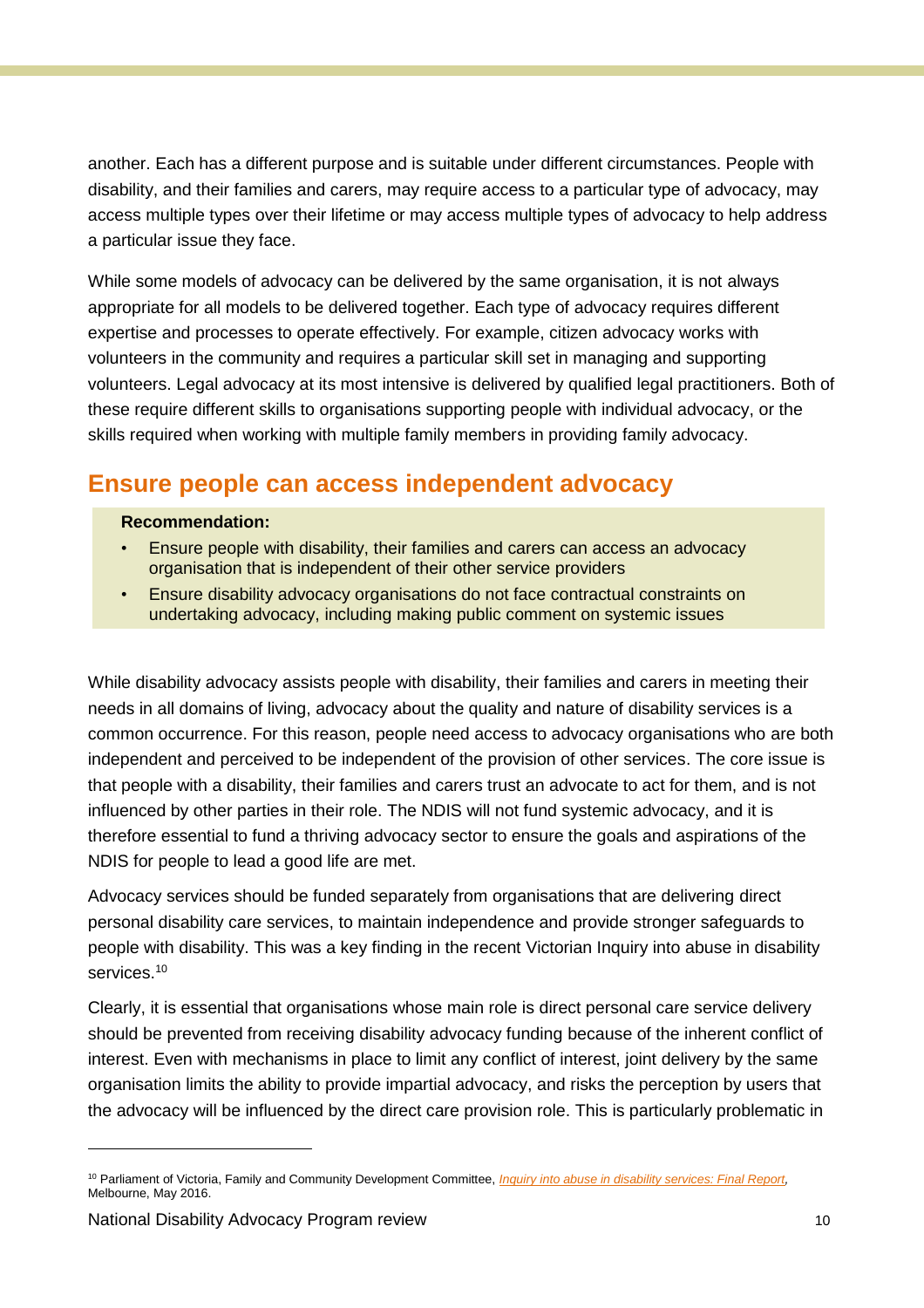rural and regional areas where they may only be one provider, resulting in people living in that area having no access to independent advocacy.

There are some circumstances where co-location or joint delivery of programs is beneficial. For example, co-locating disability advocacy services with broader services such as women's health services, migrant and refugee services or Aboriginal communality controlled health organisations, may have some benefits to improving access for vulnerable groups.

Advocacy organisations may sometimes be well-placed to deliver certain NDIS Information, Linkages and Capacity Building (ILC) activities, such as those relating to raising community awareness, and capacity building of individuals, families members and mainstream services, such as self-advocacy and peer support programs. Advocacy organisations already undertake ILC type activities which complements the range of advocacy services they provide.

Advocacy organisations may also be better placed than direct care service provides to deliver support purchased through NDIS funding related to improving people's choice and decision making. For example, NDIS items such as those under 'improved life choice', and assistance with decision making under 'improved daily living skills'.<sup>11</sup> When advocacy organisations deliver these types of supports, separation is maintained between decision-making support and direct service delivery, such as those relating to personal care.

While advocacy is often organised into categories for administrative and descriptive convenience, the reality is that advocacy exists on a continuum, and there is considerable overlap between different types of advocacy. In particular, all types of advocacy often identify systemic barriers which require the ability to undertake or otherwise inform systemic advocacy, including by making public comment. In some cases, and with appropriate support, making public comment, including through the media, can be an effective mechanism to draw public attention to a problem and expedite a solution.

Any contractual impediments or constraints on making public comment undermine the independence and public confidence in disability advocacy organisations, and thereby undermine their effectiveness. Therefore advocacy organisations must have the capability to freely make public comment, including on individual and systemic issues, in order to maintain trust with their clients and fulfil their obligations to the communities they serve. DSS can ensure this fundamental requirement of disability organisations to be able to advocate freely by guaranteeing advocacy organisations will not have any contractual limitations on public advocacy, including on systemic issues, and will not face adverse consequences, including risking funding, as a result of public advocacy.

<sup>11</sup> NDIS, VIC NSW TAS QLD price guide: Support categories, *<http://www.ndis.gov.au/2015-price-guide-vic-nsw-tas#14>*, accessed 04 June 2016.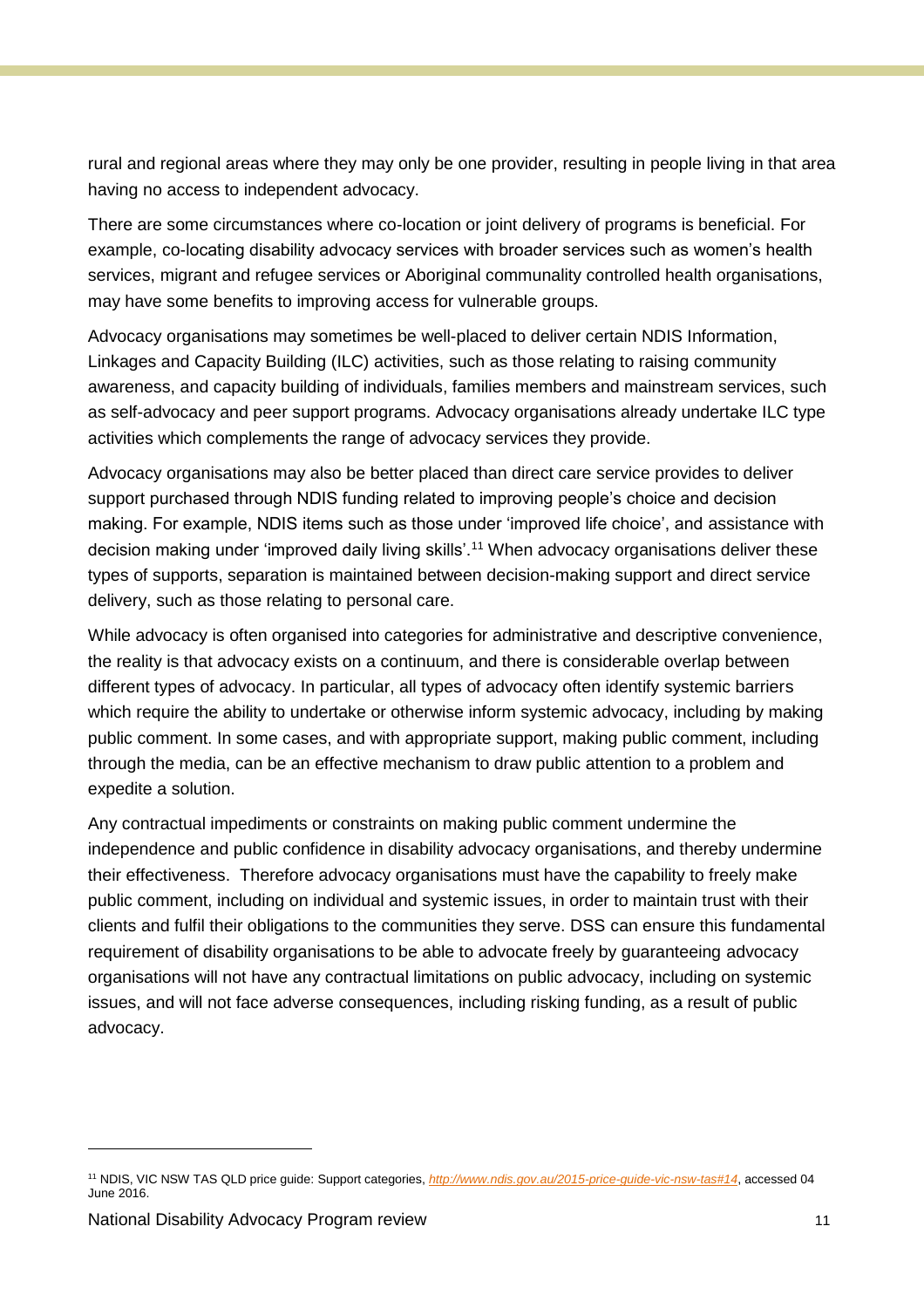# <span id="page-13-0"></span>**Increase funding to meet demand and improve access and coverage**

### <span id="page-13-1"></span>**Provide large funding increases to meet advocacy needs**

### **Recommendation:**

• Extensively expand funding to meet unmet demand for advocacy, as well as future demand growth resulting from the NDIS.

NDAP funds around 12,000 people to access disability advocacy nationally each year,<sup>12</sup> while there are 4.3 million people with disability.<sup>13</sup> In other words, the NDAP currently funds less than 1 in every 350 people with disability to access disability advocacy annually, or less than 0.3 per cent. Even that low figure excludes family members and carers. Given this, funding levels for disability advocacy are woefully inadequate.

It is no great surprise with such inadequate funding levels that there are 'some large gaps in geographic coverage and some types of advocacy are not available to a large number of people with disability'.<sup>14</sup> No amount of program restructuring will reduce service gaps resulting from low funding levels.

Large increases in NDAP funding are required to meet growing demand for disability advocacy services, both inside and outside the NDIS. Disability advocacy services identified substantial gaps in the ability for disability advocacy services to meet demand. Disability advocacy organisations report they have to refer large numbers of people with disability elsewhere or have lengthy waiting lists, as they do not have capacity to assist everyone who seeks support, let alone the many who are unaware of the option. The recent Victorian Inquiry into Abuse in Disability Services found organisations are unable to meet demand for advocacy services, despite Victoria being well resourced compared with other jurisdictions.<sup>15</sup> Current funding is not indexed to population growth, or matched with any meaningful measure of demand.

The introduction of the NDIS will further increase demand for disability advocacy services. VCOSS and DAV members report that disability advocacy services at the Barwon launch site have

<sup>14</sup> Department of Social Services, *Review of the National Disability Advocacy Program: Discussion Paper*, April 2016, p. 2.

<sup>12</sup> Department of Social Services, *Review of the National Disability Advocacy Program: Discussion Paper*, April 2016, p. 2.

<sup>13</sup> Australian Bureau of Statistics, *[Disability, Ageing and Carers, Australia: First Results](http://www.abs.gov.au/AUSSTATS/abs@.nsf/0/56C41FE7A67110C8CA257FA3001D080B?Opendocument)*, Cat. No. 4430.0.10.001, ABS, 2015.

<sup>15</sup> Parliament of Victoria, Family and Community Development Committee, *[Inquiry into abuse in disability services: Final Report,](http://www.parliament.vic.gov.au/images/stories/committees/fcdc/inquiries/58th/Abuse_in_disability_services/FCDC_58-02_Abuse_in_disability_services_-_Final_report.pdf)*  Melbourne, May 2016.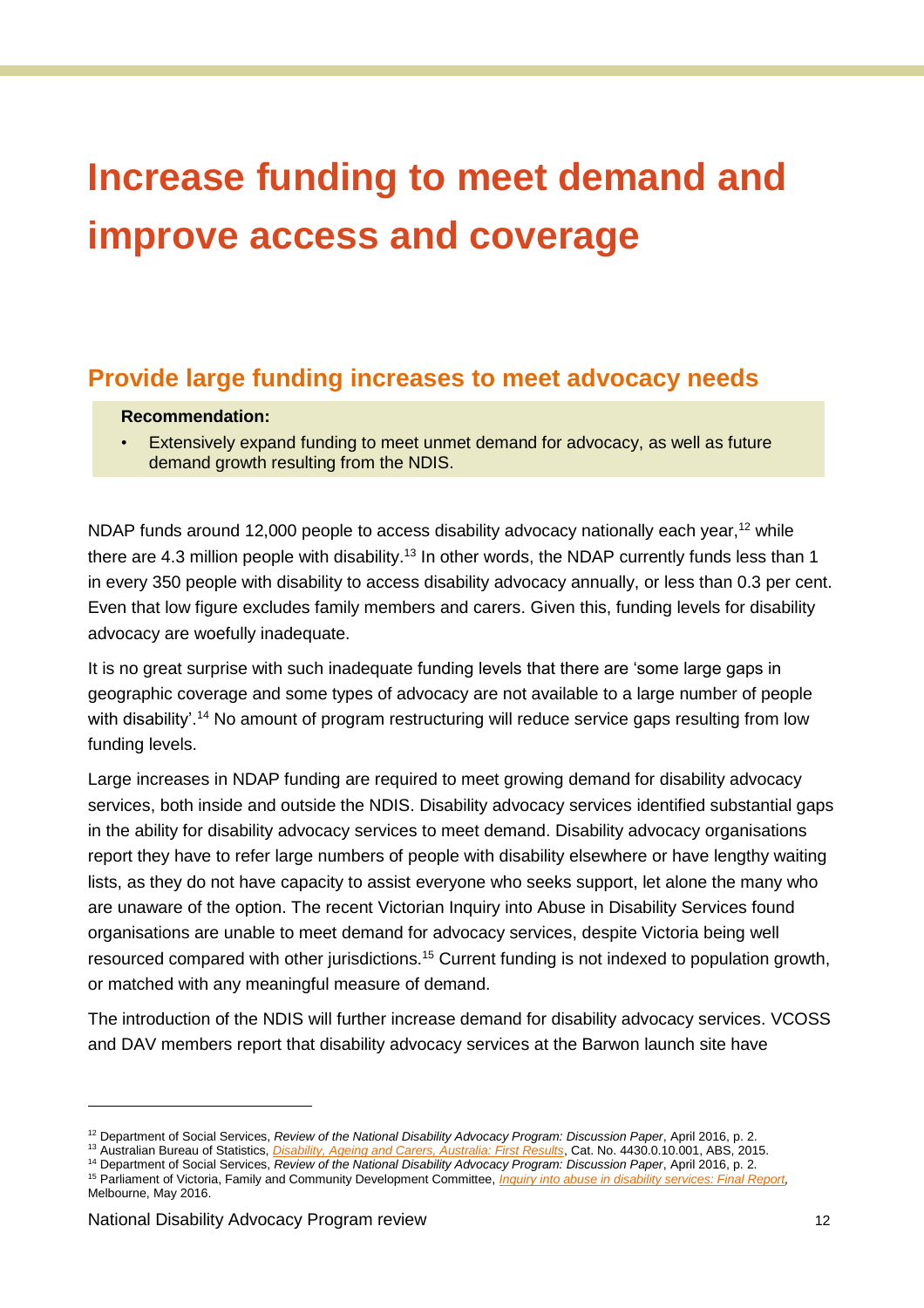experienced substantial increases in demand. People with disability, and their families and carers, require access to independent advocacy to help navigate the new system, understand their rights and entitlements under the NDIS, assist in preparing for the NDIS planning process, and to access the internal and external review processes. VCOSS and DAV members report that people who have engaged disability advocacy services in the NDIS planning process are more likely to have their needs met, highlighting the benefits of independent advocacy alongside the introduction of the NDIS.

There will be many people who will not be eligible for individual funding packages through the NDIS. They also require disability advocacy to achieve their access and support needs from other systems. Disability advocacy addresses broader inclusion issues not addressed by the NDIS such as access to mainstream services, the built environment, public transport, housing, education, employment, justice and information and communication systems.

## <span id="page-14-0"></span>**Provide funding certainty**

### **Recommendation**

• Engage disability advocacy services on long-term service agreements with certain funding levels

DSS should provide greater funding certainty to disability advocacy services to provide stability to the community and the sector. Over the last two financial years, advocacy services have been provided with 12 month extensions to funding agreements only a few months from the end of the contracts.16,17Without continuity and certainty in funding, it is difficult for organisations to plan and deliver sustainable services, and organisations risk losing qualified and experienced workers due to job insecurity.

The funding model for advocacy services should provide a solid and certain funding base, potentially with additional funding or loadings for organisations that provide services to hard-toreach population groups, rather than moving to a fee-for-service model or marketisation of services. Long-term certainty and stability in funding levels means organisations can concentrate on improving their service provision, and allows long-term planning and investment in staff and organisational capacity. The nature of disability advocacy, based on building long term trust and relationships with people with disability and collaboration and partnership with community organisations, it does not lend itself to a market driven model and would negatively impact on collaboration and service delivery.

<sup>16</sup> Department of Social Services, *Media Release: [Funding extensions for disability and carer programmes](http://www.formerministers.dss.gov.au/15523/funding-extensions-for-disability-and-carer-programmes/)*, 13 March 2015. <sup>17</sup> Department of Social Services, *Media Release: [\\$16m Funding Extension for Disability Advocates,](http://janeprentice.dss.gov.au/media-releases/16m-disability-funding-extension) 6 March 2016.*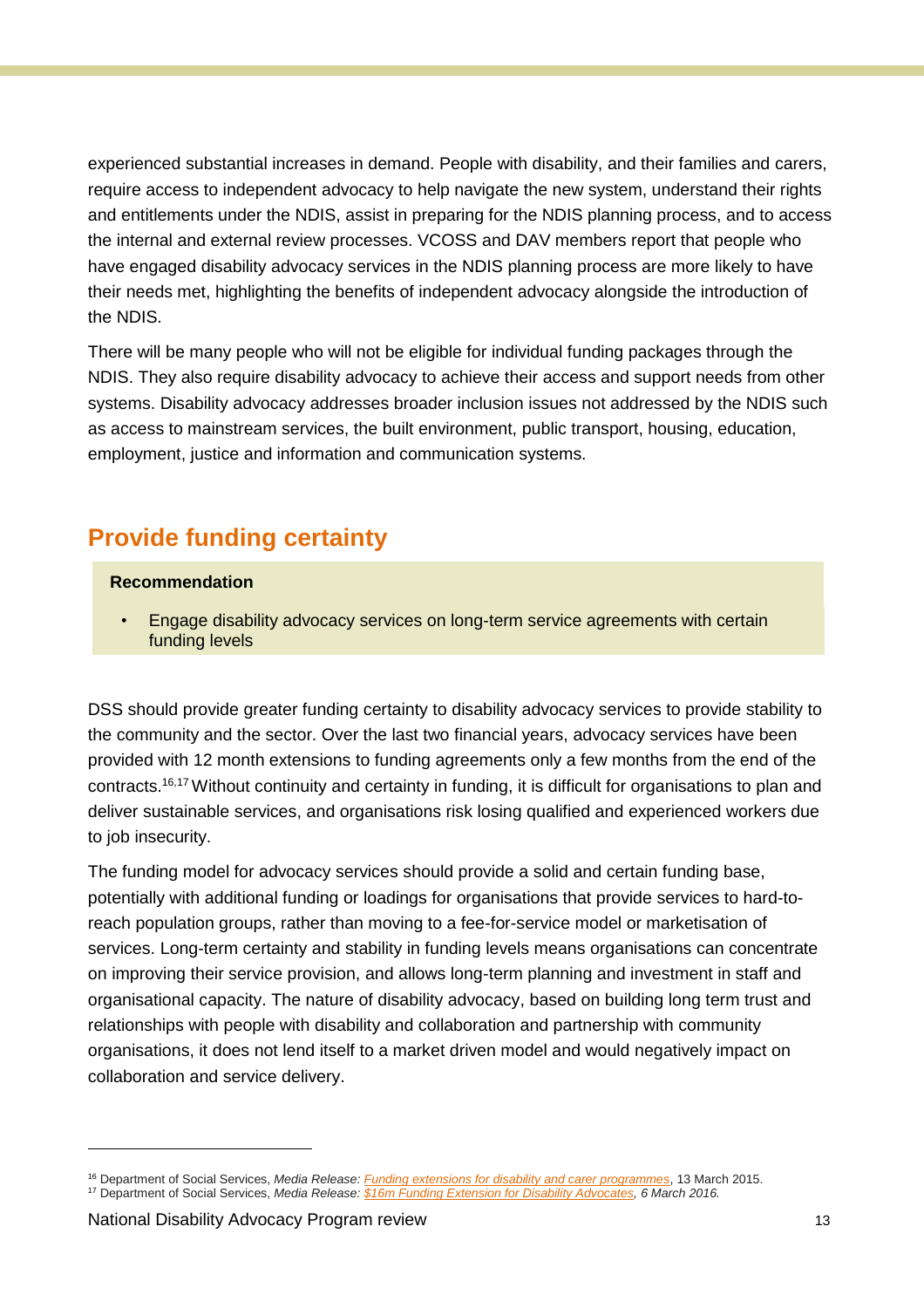### <span id="page-15-0"></span>**Improve access and coverage**

### **Recommendations**

- Improve coverage and access to disability advocacy services by expanding services, including providing rural and regional loadings to meet the additional costs of providing services in these locations, and fund proactive outreach to engage marginalised people with disability
- Fund specialised Aboriginal disability advocacy services to provide culturally appropriate services to Aboriginal people and support culturally appropriate practice in other advocacy organisations

Increasing the coverage of disability advocacy services across Australia, particularly in rural and remote areas, and improving access for people who are likely to be underserviced should be a central goal in expanding the NDAP. This includes increasing access for Aboriginal people, people from culturally and linguistically diverse (CALD) backgrounds, people who identify as lesbian, gay, bisexual, transgender and intersex (LGBTI), people with complex communication needs, an intellectual disability or mental health issue. People facing multiple disadvantage or who experience barriers accessing services, stand to benefit the most from disability advocacy services.

Rural and regional loadings could be provided to advocacy organisations to help meet the additional costs of providing services in these locations. Delivering advocacy services to these areas involves increased costs associated with staff time and resources, on top of the direct costs of travel.

Providing additional funding to undertake proactive outreach would help to engage marginalised and isolated people with disability. For example, people facing multiple disadvantage may have limited or no access to the internet or telecommunications. Others may have complex communication needs or severe intellectual disability, making it more difficult to gain information about their rights and entitlements or to contact advocacy services. They may require direct contact and engagement in order to receive assistance.

Working more closely with Aboriginal community controlled organisations and migrant and refugee health and disability services would help to reach people within these communities. This would be complemented by funding specialised Aboriginal disability advocacy services in each state and territory to provide culturally competent services to Aboriginal people and provide support to other advocacy organisations. Assisting all advocacy services to be culturally safe would improve access to these population groups.

Creating stronger referral mechanisms between disability advocacy and other service sectors, such as health services, legal services and the broader disability sector may assist in supporting people to access advocacy services. VCOSS and DAV members warned against DSS spending money on promotion of advocacy services without increasing the capacity of organisations.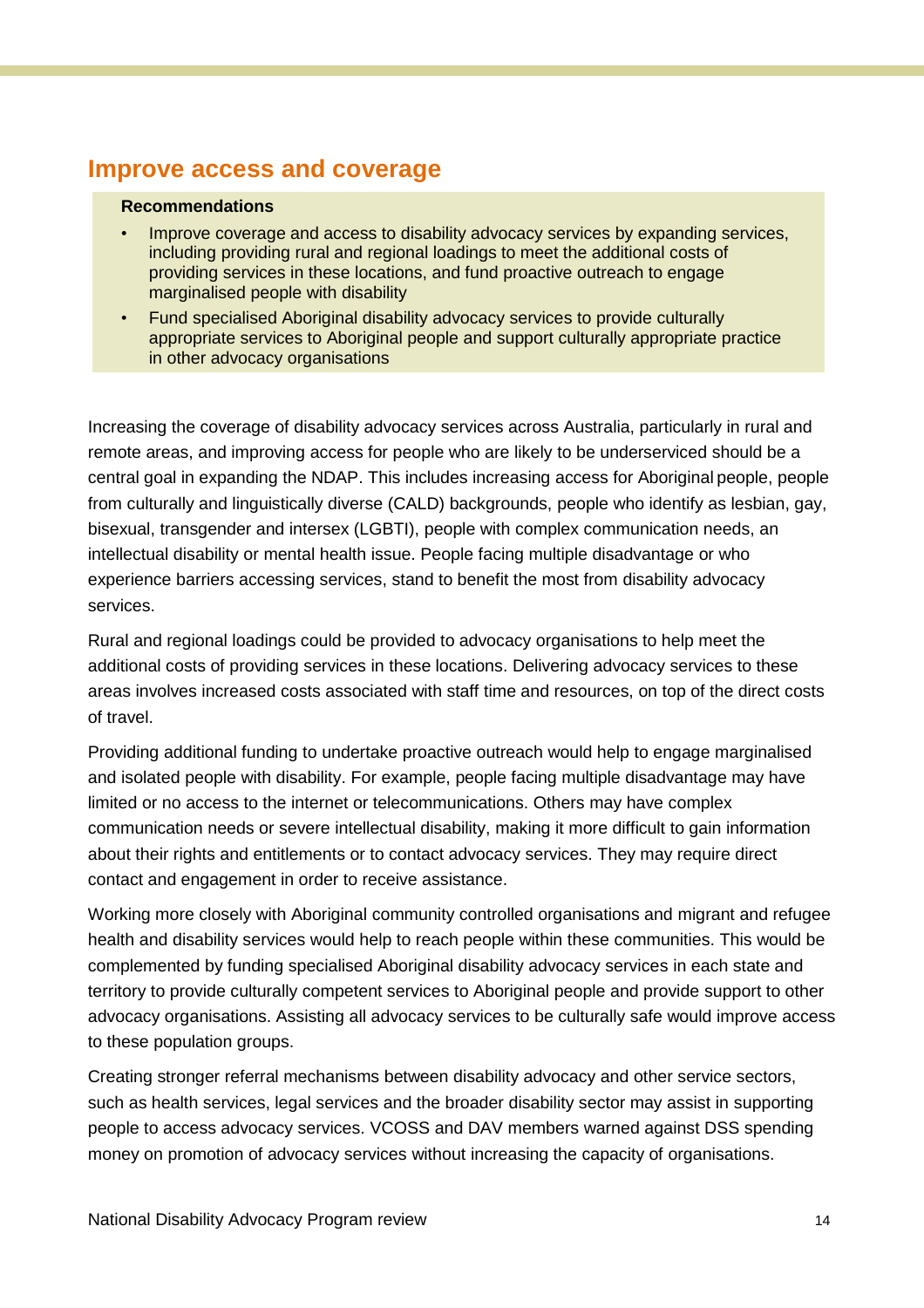### <span id="page-16-0"></span>**Improve access to justice**

### **Recommendation**

• Increase funding for specialist disability legal advocacy services

People with disability and people with mental illness have high levels of unmet legal need.<sup>18</sup> People with disability are twice as likely as other people to experience legal problems, and significantly more likely to experience multiple legal problems.<sup>19</sup> They may face difficulties in accessing mainstream legal assistance. 20

The NDAP discussion paper incorrectly identifies that there are five legal advocacy services in Victoria for people with disability.<sup>21</sup> According to VCOSS and DAV members, there are only two organisations that provide this service based on the formal definition of legal advocacy<sup>22</sup> and who employ a lawyer. There are two other disability advocacy organisations which receive a small percentage of funding for 'legal advocacy' services under the broader definition used by DSS.<sup>23</sup> These organisations do not employ a lawyer but support people in accessing legal representation from private law firms and acting in other supportive roles. Continued funding is required for specialist legal advocacy services that have expertise in working with people with disability.

People with disability may not seek legal help when they need it. There are a range of reasons they may not access assistance, including not recognising the legal nature of problems, having other immediate priorities, believing they have insufficient power or the law will be of no help to them. They may face complex issues, of which the legal component is only part of the issue. People with disability may therefore require support from both specialist legal advocacy and other types of disability advocacy, such as individual or family advocacy. Neither is a replacement for the other and disability advocacy and legal advocacy both have a crucial and complementary role to play in supporting people with disability.

National Disability Advocacy Program review 15

<sup>18</sup> VCOSS, *[Narrowing the justice gap: VCOSS submission to the Access to Justice Review](http://vcoss.org.au/documents/2016/03/SUB_160226_Access-to-Justice-Review_FINAL.pdf)*, VCOSS, February 2016.

<sup>&</sup>lt;sup>19</sup> C Coumarelos, D Macourt, J People, H M McDonald, Z Wei, R Iriana and S Ramsey 'Legal Australia-Wide Survey: Legal Need in Victoria', *Access to Justice and Legal Needs*, Volume 14, Law and Justice Foundation of New South Wales, 2012.

<sup>20</sup> Jenny Pearson & Associates Pty Ltd, *Research of the Models of Advocacy Funded under the National Disability Advocacy Program Final Report*, Submitted to Department of Families, Housing, Community Services and Indigenous Affairs, 2009.

<sup>21</sup> Department of Social Services, *Review of the National Disability Advocacy Program: Discussion Paper*, April 2016, p. 2.

<sup>&</sup>lt;sup>22</sup> The Law Dictionary, What is an advocate?, [http://thelawdictionary.org/advocate/,](http://thelawdictionary.org/advocate/) accessed 30 Mary 2016, <sup>23</sup> DSS, Operational Guidelines for the National Disability Advocacy Program, p. 12, [https://www.dss.gov.au/sites/default/files/documents/11\\_2014/ndap\\_operational\\_guidelines\\_2014.pdf](https://www.dss.gov.au/sites/default/files/documents/11_2014/ndap_operational_guidelines_2014.pdf)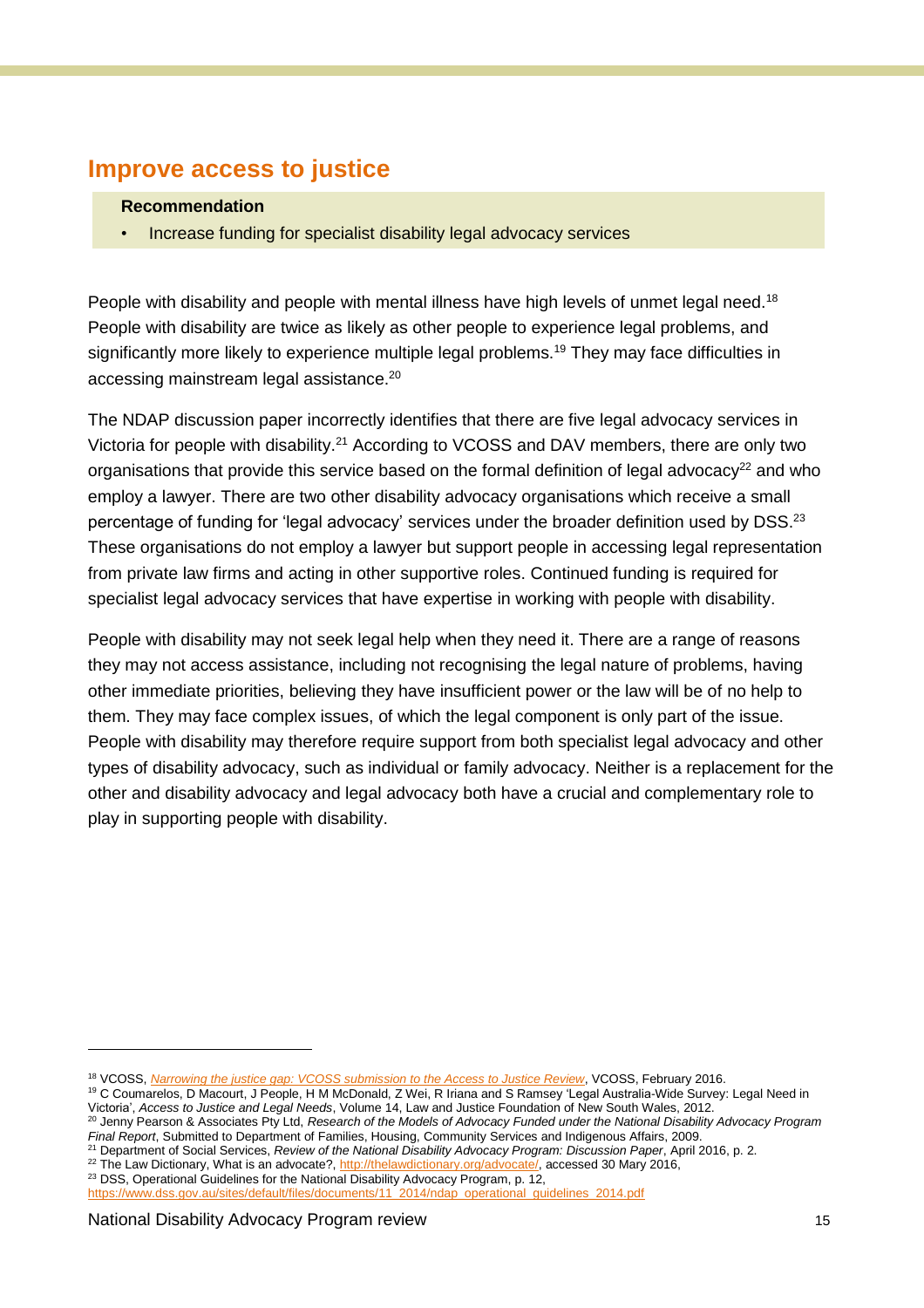# <span id="page-17-0"></span>**Improve reporting and quality assurance processes**

## <span id="page-17-1"></span>**Streamline reporting and quality assurance processes**

### **Recommendation:**

• Reduce the administrative burden on disability advocacy organisations by streamlining reporting and quality assurance processes

Disability advocacy organisations endorse the value of reporting and quality assurance processes to account for government funding and ensure high quality services are delivered. However, current NDAP reporting requirements (to meet funding agreements obligations) and auditing processes (to meet accreditation and quality assurance requirements) were considered too resource-intensive and onerous, particular for small not-for-profit organisations. Advocacy organisations report there is some overlap in the information sought across annual reports and the audit process, particularly in relation to records of people assisted.

Organisations funded through the NDAP are required to submit an annual report to the Department of Social Services.<sup>24</sup> They must be independently audited and certified as complying with the National Standards for Disability Services.<sup>25</sup> Following certification organisations begin a three year audit cycle, with surveillance audits in years one and two and a recertification audit in year three.<sup>26</sup> Recertification audits review performance over the entire three year period and are as resourceintensive as the initial certification audit.<sup>27</sup> Some organisations are subject to additional audits through other contracts or arrangements, such as undergoing an annual financial audit and being audited as part of the Community Legal Centre (CLC) audit process. Organisations jointly funded through NDAP and the Victoria Office for Disability are subject to additional state-based reporting and may be subject to additional audit requirements.

VCOSS and DAV believe that oversight and accountability process should follow the principle of proportionality. That is, they should be proportionate to the size of the funding amount, and the level of risk inherent in the funded services. Funding amounts received by disability advocacy

<sup>&</sup>lt;sup>24</sup> DSS, Operational Guidelines for the National Disability Advocacy Program, p.6

<sup>25</sup> DSS, Quality *Assurance for the National Disability Advocacy Program, [https://www.dss.gov.au/our-responsibilities/disability-and](https://www.dss.gov.au/our-responsibilities/disability-and-carers/program-services/for-service-providers/quality-assurance-for-the-national-disability-advocacy-program)[carers/program-services/for-service-providers/quality-assurance-for-the-national-disability-advocacy-program,](https://www.dss.gov.au/our-responsibilities/disability-and-carers/program-services/for-service-providers/quality-assurance-for-the-national-disability-advocacy-program)* accessed 15 June 2016. <sup>26</sup>DSS, *Quality Toolkit for the Disability Advocacy Program*, pp. 28-29,

[https://www.dss.gov.au/sites/default/files/documents/03\\_2014/quality\\_toolkit\\_for\\_the\\_national\\_disability\\_advocacy\\_program.pdf](https://www.dss.gov.au/sites/default/files/documents/03_2014/quality_toolkit_for_the_national_disability_advocacy_program.pdf) <sup>27</sup>DSS, *Quality Toolkit for the Disability Advocacy Program*, pp. 28-29,

[https://www.dss.gov.au/sites/default/files/documents/03\\_2014/quality\\_toolkit\\_for\\_the\\_national\\_disability\\_advocacy\\_program.pdf](https://www.dss.gov.au/sites/default/files/documents/03_2014/quality_toolkit_for_the_national_disability_advocacy_program.pdf)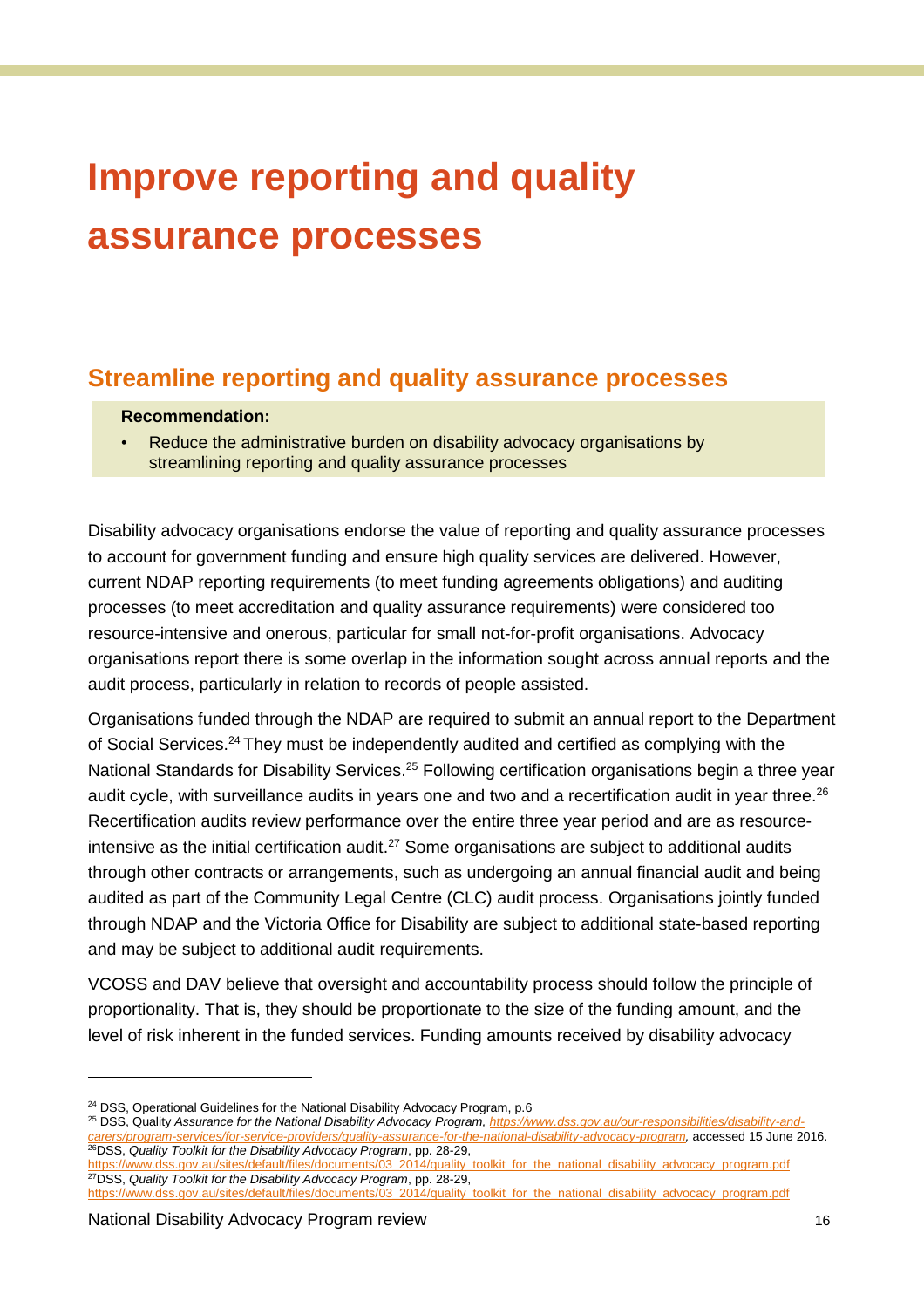organisations are generally small, and the nature of disability advocacy services are generally lowrisk, compared with some disability services such as personal care. However, we are concerned that DSS employs a 'one-size-fits-all' approach to accountability and reporting, which places a disproportionate 'red tape' burden for small funding amounts and low-risk activities.

We also recommend a 'report one, use often' approach to reporting. This means identifying duplication in reporting, including to other oversight bodies such as the ACNC, and ensuring DSS uses the information already provided and does not duplicate reporting requirements.

Several suggestions were made to improve the accountability and reporting process. This includes reducing the frequency of audits once certification was achieved, particularly in cases where minimal risks and issues were identified. DSS could review the current reporting and auditing processes to identify where similar information is being sought through both processes. This could occur with State and Federal reporting and auditing processes to identify areas of duplication. Amendments could then be made to streamline reporting and ensure information is only asked once.

Providing organisations with an annual reporting template well in advance, would reduce administrative burden on organisations funded under NDAP. Organisations report that DSS sometime request additional data on the people they have assisted after organisations have already recorded it, creating additional work. Another option is to provide additional funding to organisations to help them meet reporting and quality assurance standards. This would assist organisations manage the resource intensive nature of some aspects of the audit, such as arranging interviews with recipients of advocacy services.

## <span id="page-18-0"></span>**Capture meaningful information**

### **Recommendation:**

• Enhance NDAP reporting to capture more meaningful outcomes, including identifying the prevalence and types of barriers people with disability face in realising their human rights

NDAP reporting processes could be enhanced by capturing more meaningful outcomes from the program, such as recording the prevalence and types of barriers people with disability face in realising their human rights. This could capture the effect advocacy has had on avoiding or overcoming these barriers. Current reporting and auditing processes largely determine whether organisations are meeting contractual obligations and complying with the Disability Advocacy Standards. These are important for quality assurance purposes but do not adequately assess the value and impact of advocacy for people with disability.

Engaging research bodies to evaluate the impact of advocacy services would complement this approach. This could include undertaking a randomised controlled trial to measure the short and long-term outcomes for people who have received independent advocacy compared with those who have not received services. Capturing data on people who are not accessing advocacy

National Disability Advocacy Program review 17 17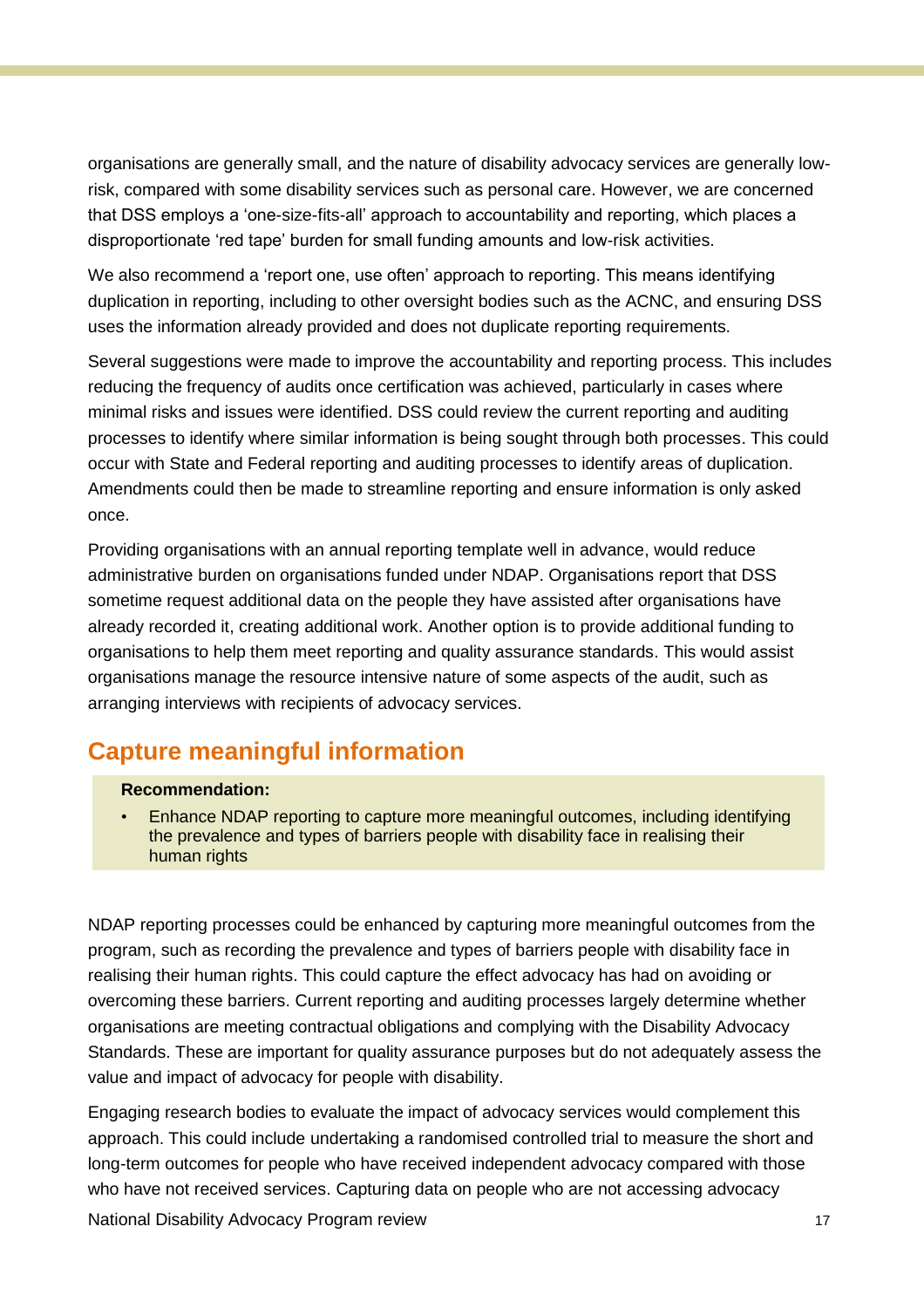services would help identify the levels of unmet demand, barriers and system improvements needed to increase service accessibility among vulnerable groups.

The discussion paper refers to the development of an improved data collection system. Any changes to data collection processes should be the subject of separate consultation with the sector, and incorporate sufficient flexibility so that the reporting can accurately reflect the context in which advocacy services are being delivered. For example, some people using advocacy services may require assistance with one issue, whereas others may face multiple and complex issues. Some outcomes may be achieved in a relatively short timeframe whereas some legal cases may take up to three years to resolve. Each model of disability advocacy operates quite differently and a standarised, inflexible approach is not appropriate.

## <span id="page-19-0"></span>**Effectively use information on systemic issues**

### **Recommendation:**

- Advocacy organisations are well-placed to identify systemic issues and solutions and should continue to be funded to undertake systemic advocacy
- DSS should collate, analyse and share the information received from disability advocacy organisations to better inform policy responses
- Consider resourcing an independent body to coordinate, analyse and report on the full range of systemic issues identified by advocacy organisations and through state and federal reviews and inquiries

Disability advocacy organisations, peak bodies and advocacy networks effectively identify and report on systemic issues. Capturing more meaningful outcomes in the NDAP reporting would enhance the identification of systemic issues.

Advocacy organisations are well-placed to identify systemic issues and solutions and should continue to be funded to undertake systemic advocacy. Advocacy organisations have direct experience assisting people with disability to realise their human rights and to overcome access and inclusion issues across all aspects of society. They understand the unique issues faced by people with different types of disability and from different population groups.

To be effective, systemic advocacy needs to be adequately resourced. It is enhanced by having strong linkages with other types of advocacy such as individual, legal and family advocacy to support information sharing on the issues affecting people with disability.

DSS should use the information received by disability advocacy organisations more effectively to identify systemic issues and inform policy development. Advocacy organisations state that data on systemic issues is provided to DSS through reports and audits, but believe this is not analysed or acted on by DSS. These data are not collated and fed back down to advocacy organisations. To better identify and address systemic issues, DSS should take a coordinated approach to collating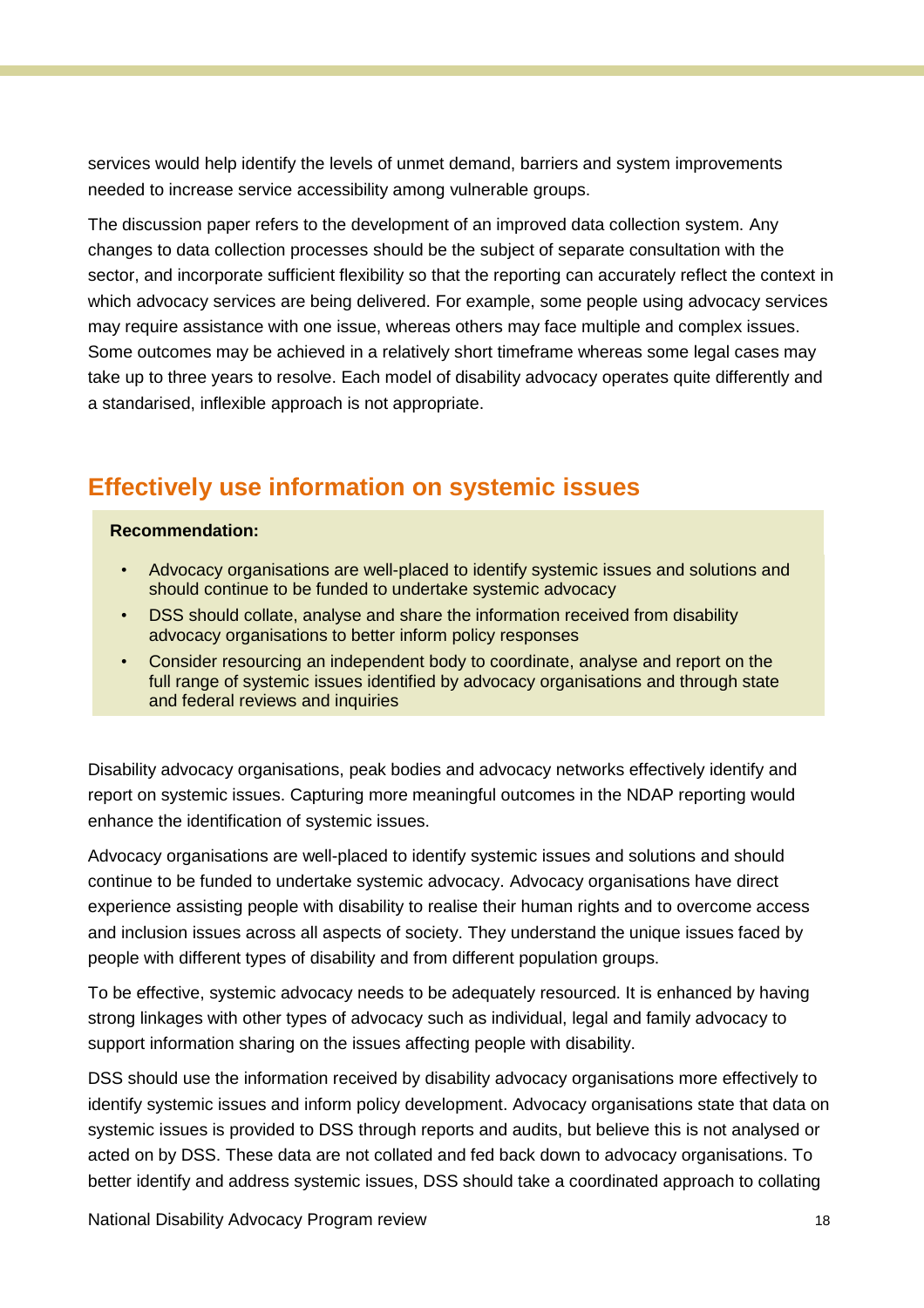and analysing data from NDAP funded organisations. This information should then be shared with other relevant departments to inform policy development, and with NDAP funded organisations to assist in their work.

There are valuable data on systemic issues from state disability advocacy organisations and from a wide range of inquiries and reviews, such as the Inquiry into Abuse in Disability Services, the Royal Commission into Family Violence, and the Review of Disability Standards for Education. Many of these inquiries and reviews occur in isolation from each other and there is no single body or authority with the resources and responsibility of driving this work. Assigning responsibility and resourcing an independent body to coordinate, analyse and report on systemic issues would help to identify and address the barriers to access and inclusion for people with disability, and create more cohesive policy development.